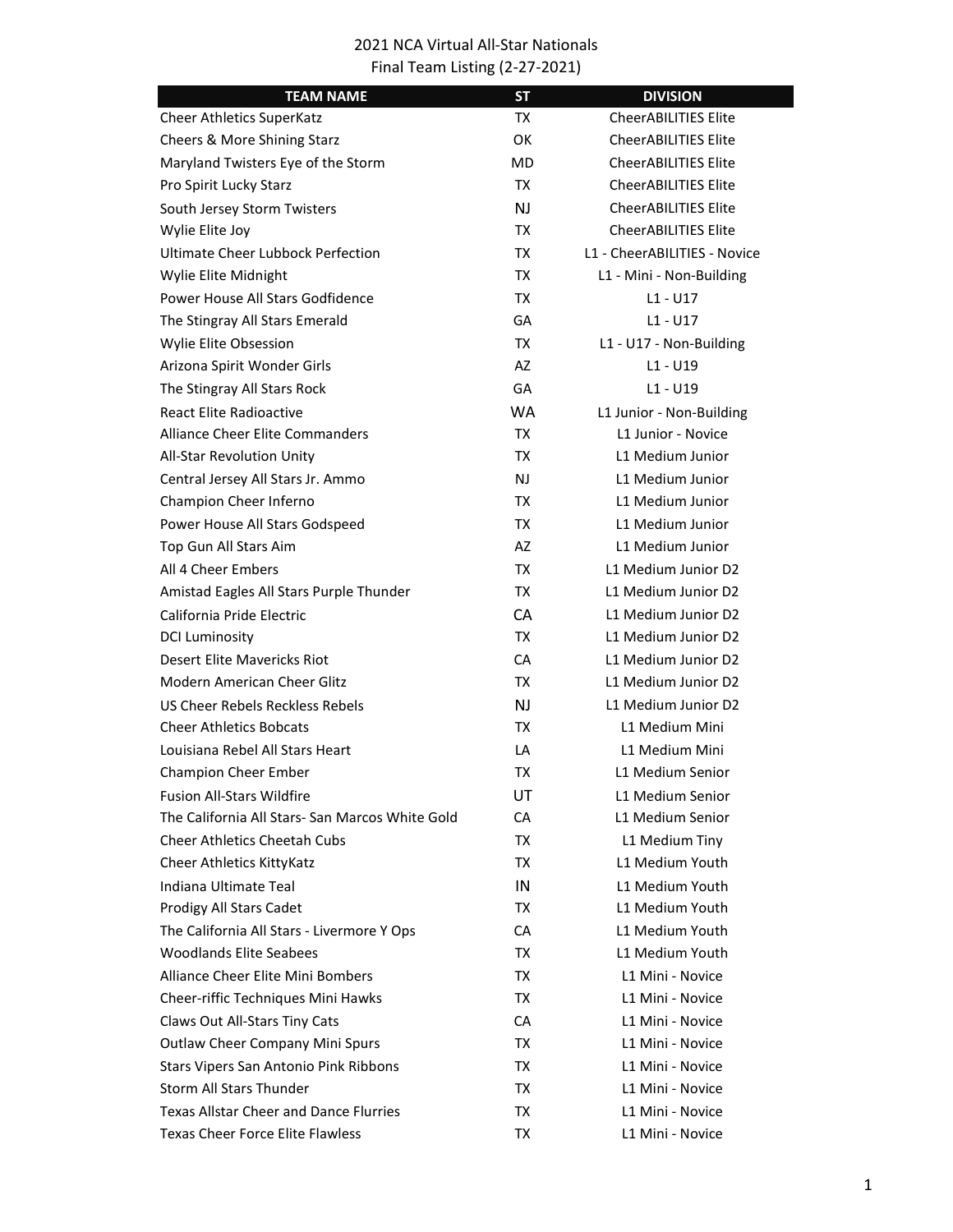| <b>TEAM NAME</b>                          | <b>ST</b> | <b>DIVISION</b>      |
|-------------------------------------------|-----------|----------------------|
| Top Notch Tumble Bombshells               | TX        | L1 Mini - Novice     |
| <b>Woodlands Elite M-16's</b>             | TX        | L1 Mini - Novice     |
| <b>Woodlands Elite Rockets</b>            | TX        | L1 Mini - Novice     |
| Arizona Element Elite Jr. Jewels          | AZ        | L1 Small Junior      |
| Bay State All Stars Perfect Storm         | NΗ        | L1 Small Junior      |
| California Storm Chrome                   | СA        | L1 Small Junior      |
| <b>Cheer Athletics BlizzardCAts</b>       | CO        | L1 Small Junior      |
| <b>Cheer Athletics EmeraldCats</b>        | TX        | L1 Small Junior      |
| Cheer Athletics Lady Lynx                 | TX        | L1 Small Junior      |
| <b>Cheer Athletics SolarCats</b>          | <b>TX</b> | L1 Small Junior      |
| <b>Express Cheer Explosion</b>            | TX        | L1 Small Junior      |
| <b>Fusion All-Stars Spice</b>             | UT        | L1 Small Junior      |
| Louisiana Rebel All Stars Honor           | LA        | L1 Small Junior      |
| <b>Rival Athletics Riot</b>               | UT        | L1 Small Junior      |
| Spirit Xtreme Heart                       | TX        | L1 Small Junior      |
| The Cheer Pitt KC Shine                   | KS.       | L1 Small Junior      |
| Twist & Shout Tulsa Junior Victory        | OK        | L1 Small Junior      |
| All Star Rebels Ruthless                  | PA        | L1 Small Junior D2 A |
| Apex Cheer Chrome                         | TX        | L1 Small Junior D2 A |
| <b>Chaos Elite Intice</b>                 | AZ        | L1 Small Junior D2 A |
| Cheer Coast Tropics Tiki Madness          | TX        | L1 Small Junior D2 A |
| Florida Triple Threat Allstars Spice Catz | <b>FL</b> | L1 Small Junior D2 A |
| <b>Grand Cheer Dynasty</b>                | TX        | L1 Small Junior D2 A |
| ICT Cheer Legacy Skyrays                  | KS.       | L1 Small Junior D2 A |
| Infinite Athletics Odyssey                | <b>CA</b> | L1 Small Junior D2 A |
| Oregon Dream Teams Radiance               | OR.       | L1 Small Junior D2 A |
| <b>Rebelz Cheer Ruthless</b>              | TX        | L1 Small Junior D2 A |
| <b>Trinity All Stars Sapphires</b>        | TX        | L1 Small Junior D2 A |
| Westside Cougars All Stars Black Magic    | IN        | L1 Small Junior D2 A |
| <b>Xtreme Athletics GI Janes</b>          | LA        | L1 Small Junior D2 A |
| <b>Champion Cheernastics Steel</b>        | LA        | L1 Small Junior D2 B |
| Cheer Xcel Dynasty                        | NC        | L1 Small Junior D2 B |
| <b>Claws Out All-Stars Cheetahs</b>       | СA        | L1 Small Junior D2 B |
| Express Cheer Yet1                        | TX        | L1 Small Junior D2 B |
| Fitness Elite Inferno                     | OK        | L1 Small Junior D2 B |
| <b>Forever Xclusive Ruffians</b>          | CA        | L1 Small Junior D2 B |
| Premier Cheer Jags                        | TX        | L1 Small Junior D2 B |
| Sport of Cheer Astros                     | TX        | L1 Small Junior D2 B |
| SuperNova Athletics Eclipse               | TX        | L1 Small Junior D2 B |
| <b>Tech Cheer Young Guns</b>              | TX        | L1 Small Junior D2 B |
| <b>Texas Storm Athletics Thunder</b>      | TX        | L1 Small Junior D2 B |
| Top Notch Tumble GI Jun1ors               | TX        | L1 Small Junior D2 B |
| All-Star Revolution Mighty                | TX        | L1 Small Mini        |
| <b>Champion Cheer Sparklers</b>           | TX        | L1 Small Mini        |
| Champion Cheer Starlight                  | TX        | L1 Small Mini        |
| <b>Cheer Athletics JetCats</b>            | TX        | L1 Small Mini        |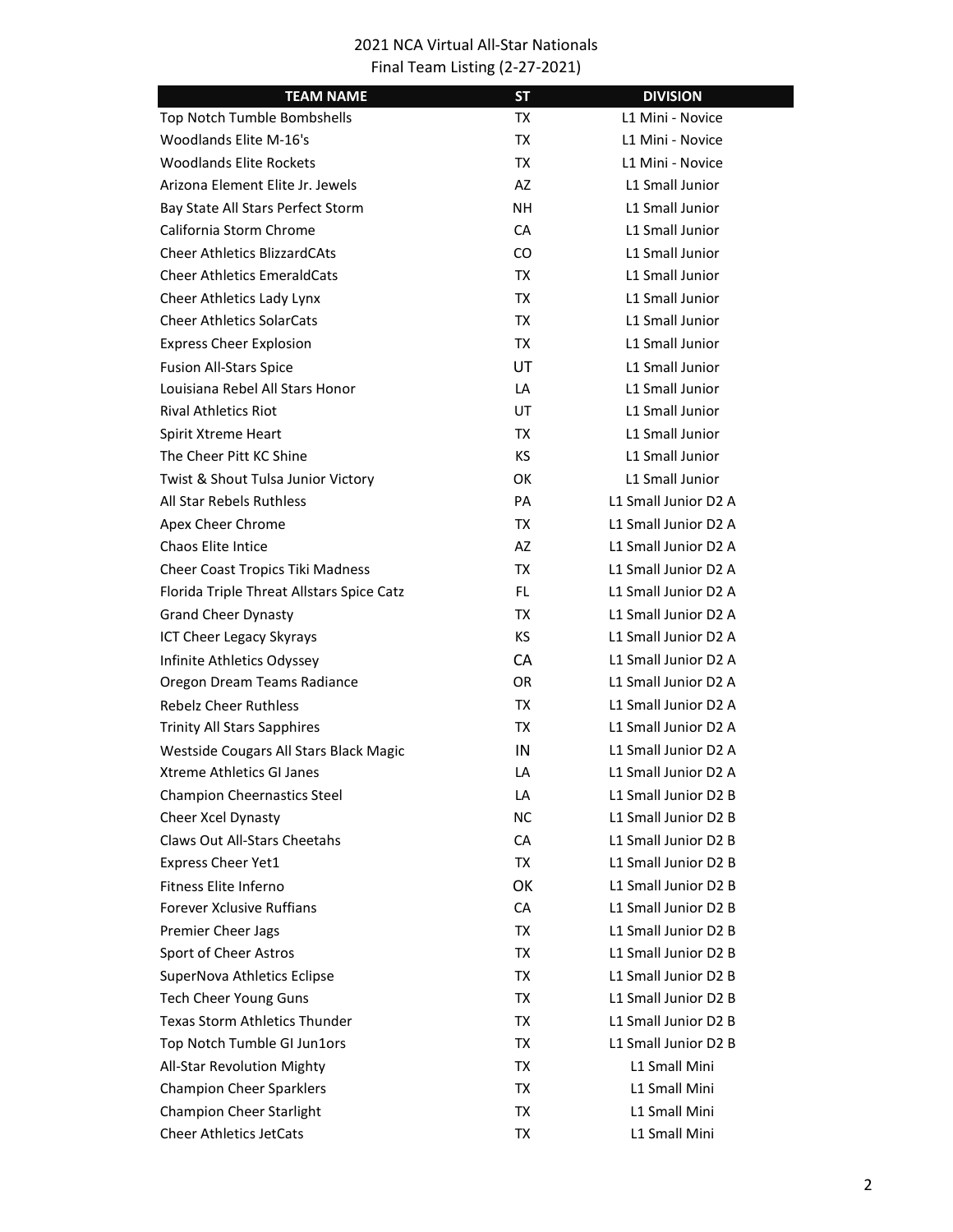| <b>TEAM NAME</b>                           | <b>ST</b> | <b>DIVISION</b>        |  |
|--------------------------------------------|-----------|------------------------|--|
| <b>Cheer Athletics MagicKatz</b>           | TX        | L1 Small Mini          |  |
| <b>Cheer Athletics Meteorites</b>          | TX        | L1 Small Mini          |  |
| East Celebrity Elite - Hingham Mini bling  | MA        | L1 Small Mini          |  |
| Power House All Stars Halo                 | TX        | L1 Small Mini          |  |
| Pro Spirit Mini Mercury                    | TX        | L1 Small Mini          |  |
| Prodigy All Stars Royal                    | TX        | L1 Small Mini          |  |
| Rockstar Cheer Arizona Little Mix          | AZ        | L1 Small Mini          |  |
| Spirit Xtreme Mighty                       | TX        | L1 Small Mini          |  |
| World Cup Supernovas                       | <b>NJ</b> | L1 Small Mini          |  |
| Apex Cheer Mini Steel                      | TX        | L1 Small Mini D2       |  |
| <b>Bannons Cheer Force Vortex</b>          | TX        | L1 Small Mini D2       |  |
| Caliber Cheer Starz Shooting Starz         | TX        | L1 Small Mini D2       |  |
| Chico Cheer All Stars Red Hots             | CA        | L1 Small Mini D2       |  |
| Flip & Twist All-Stars Space Girls         | <b>CA</b> | L1 Small Mini D2       |  |
| Florida Triple Threat Allstars Minnie Catz | <b>FL</b> | L1 Small Mini D2       |  |
| Gem City Jags                              | OН        | L1 Small Mini D2       |  |
| <b>KO Cheer</b>                            | TX        | L1 Small Mini D2       |  |
| <b>Outlaw Cheer Company Pistols</b>        | TX        | L1 Small Mini D2       |  |
| <b>TAI Sleet</b>                           | PА        | L1 Small Mini D2       |  |
| Texas Allstar Cheer and Dance Hail         | TX        | L1 Small Mini D2       |  |
| <b>TexStar Athletics Static</b>            | TX        | L1 Small Mini D2       |  |
| Vegas Empire Athletics Lady Legends        | <b>NV</b> | L1 Small Mini D2       |  |
| Cheer Xcel Purple Reign                    | NC.       | L1 Small Senior        |  |
| Infinite Athletics Luxe                    | CA        | L1 Small Senior        |  |
| Liberty Cheer United                       | TX        | L1 Small Senior        |  |
| Starstruck All Star Code Black             | IA        | <b>L1 Small Senior</b> |  |
| The California All Stars - Mesa Vogue      | AZ        | <b>L1 Small Senior</b> |  |
| <b>Totally Awesome Cheer Royalty</b>       | TX        | L1 Small Senior        |  |
| Cheer Athletics Itty Bitty Kitties         | TX        | L1 Small Tiny          |  |
| Core Athletix Jazzy Gems                   | <b>NY</b> | L1 Small Tiny          |  |
| <b>Fusion All-Stars Sparks</b>             | UT        | L1 Small Tiny          |  |
| Prodigy All Stars Tiffany                  | TX        | L1 Small Tiny          |  |
| <b>ACX Wild Jags</b>                       | SC        | L1 Small Youth A       |  |
| <b>Cheer Athletics Pink IceCats</b>        | TX        | L1 Small Youth A       |  |
| <b>Cheer Athletics SirenCats</b>           | OH        | L1 Small Youth A       |  |
| <b>Express Cheer Excellence</b>            | TX        | L1 Small Youth A       |  |
| Louisiana Rebel All Stars Grace            | LA        | L1 Small Youth A       |  |
| Rockstar Cheer Rhode Island The Rascals    | RI        | L1 Small Youth A       |  |
| Stars Vipers San Antonio Python Princesses | ТX        | L1 Small Youth A       |  |
| <b>Woodlands Elite Bombers</b>             | ТX        | L1 Small Youth A       |  |
| All-Star Revolution Honor                  | TX        | L1 Small Youth B       |  |
| <b>Champion Cheer Sizzlers</b>             | ТX        | L1 Small Youth B       |  |
| <b>Cheer Athletics Yet1 Cats</b>           | CO.       | L1 Small Youth B       |  |
| Excite Gym and Cheer Courage               | TX        | L1 Small Youth B       |  |
| <b>Fusion All-Stars Sizzle</b>             | UT        | L1 Small Youth B       |  |
| <b>Gymtyme Illinois Bettys</b>             | IL        | L1 Small Youth B       |  |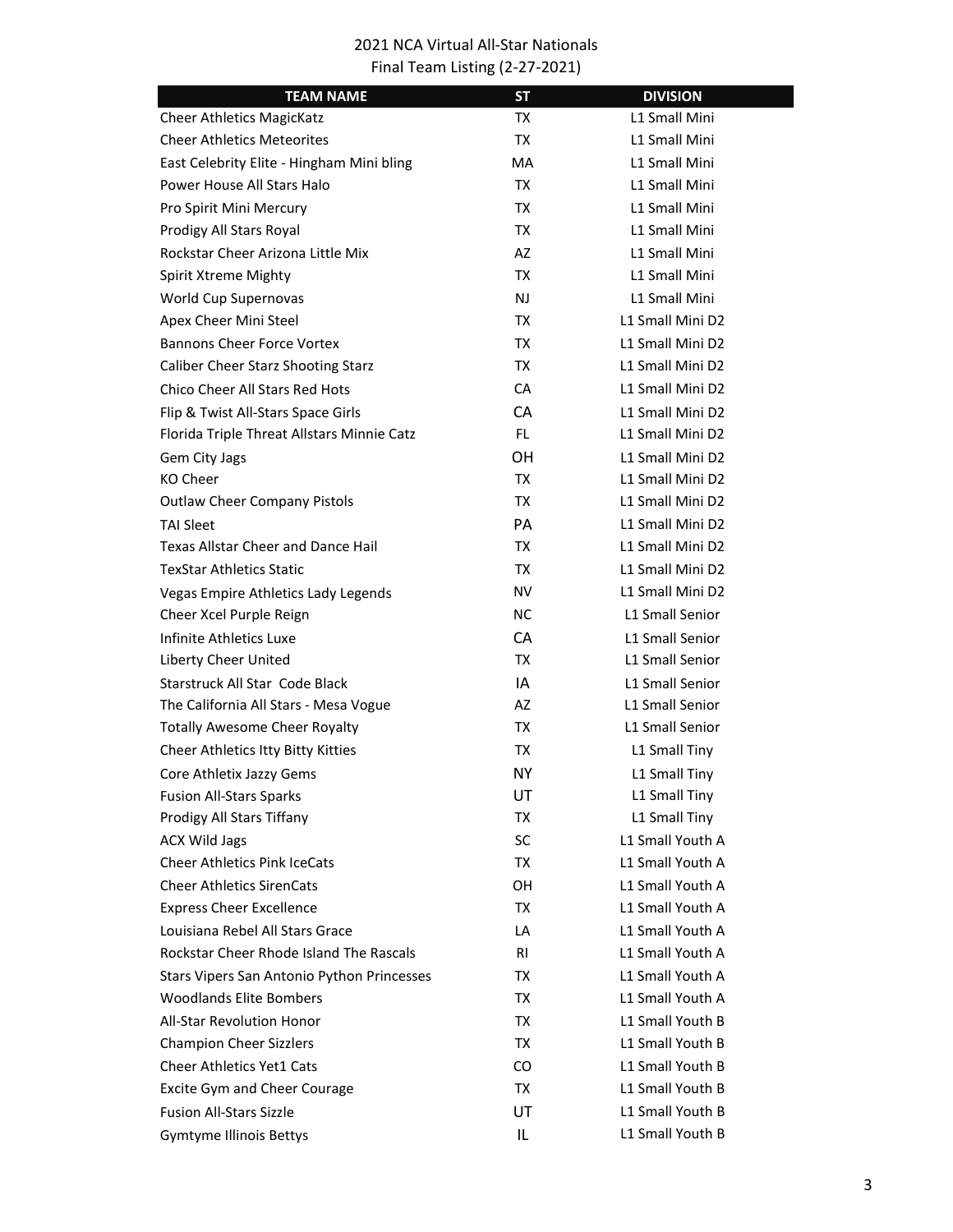| <b>TEAM NAME</b>                                | <b>ST</b> | <b>DIVISION</b>                 |
|-------------------------------------------------|-----------|---------------------------------|
| Spirit of Texas Purple Stars                    | TX        | L1 Small Youth B                |
| Spirit Xtreme Believe                           | TX        | L1 Small Youth B                |
| The California All Stars - Camarillo Youth Pink | CA        | L1 Small Youth B                |
| All 4 Cheer Crimson                             | TX.       | L1 Small Youth D2 A             |
| Biron Elite Cheer Zebra Sharks                  | TX        | L1 Small Youth D2 A             |
| <b>Bravo All-Stars Miss Majesty</b>             | <b>MA</b> | L1 Small Youth D2 A             |
| Infinite Athletics Couture                      | <b>CA</b> | L1 Small Youth D2 A             |
| JAM Athletics Pink Army Reloaded                | <b>MS</b> | L1 Small Youth D2 A             |
| LA Chaos Athletics Havoc                        | LA        | L1 Small Youth D2 A             |
| Renegade All Stars Rebels                       | ID        | L1 Small Youth D2 A             |
| San Antonio Spirit Team Daisy                   | TX.       | L1 Small Youth D2 A             |
| <b>Show Me Athletics Premiere</b>               | МO        | L1 Small Youth D2 A             |
| <b>Texas Cheer Force Elite Fire</b>             | TX        | L1 Small Youth D2 A             |
| <b>Thunder Extreme Rain</b>                     | TX        | L1 Small Youth D2 A             |
| University Cheer Air Force Inc. Thunderboltz    | <b>TX</b> | L1 Small Youth D2 A             |
| <b>Alliance Cheer Elite Coalition</b>           | TX        | L1 Small Youth D2 B             |
| Aspire Cheer Academy Fury                       | IN        | L1 Small Youth D2 B             |
| Cheer Coast Tropics RipTide                     | TX        | L1 Small Youth D2 B             |
| Cheer Craze Ninja's                             | <b>NC</b> | L1 Small Youth D2 B             |
| <b>GU Shamrocks Classy Clovers</b>              | IN        | L1 Small Youth D2 B             |
| KO Cheer                                        | TX        | L1 Small Youth D2 B             |
| Liberty Cheer Glory Girls                       | TX        | L1 Small Youth D2 B             |
| North Star Allstars Gravity                     | AK        | L1 Small Youth D2 B             |
| <b>Odyssey Cheer Company Frost</b>              | TX        | L1 Small Youth D2 B             |
| Spirit Athletics Gems Emeralds                  | TX        | L1 Small Youth D2 B             |
| <b>Texas Empire Fury</b>                        | <b>TX</b> | L1 Small Youth D2 B             |
| US Cheer Rebels Royal Rebels                    | <b>NJ</b> | L1 Small Youth D2 B             |
| Alliance Cheer Elite Tiny Task Force            | TX        | L1 Tiny - Novice - Restrictions |
| Apex Cheer Tiny Shimmer                         | ТX        | L1 Tiny - Novice - Restrictions |
| <b>Cheer Eclipse Twinkles</b>                   | КS        | L1 Tiny - Novice - Restrictions |
| Cheer-riffic Techniques Tiny Tweeties           | ТX        | L1 Tiny - Novice - Restrictions |
| Pro Scouts Tiny Pros                            | <b>TX</b> | L1 Tiny - Novice - Restrictions |
| Pro Scouts Athletics TNTinys                    | TX        | L1 Tiny - Novice - Restrictions |
| Stars Vipers San Antonio Fab Fangs              | TX        | L1 Tiny - Novice - Restrictions |
| Texas Pride Athletics Little Lonestars          | <b>TX</b> | L1 Tiny - Novice - Restrictions |
| Top Notch Tumble Sparklers                      | TX        | L1 Tiny - Novice - Restrictions |
| <b>Ultimate Cheer Lubbock Tiny Tiaras</b>       | <b>TX</b> | L1 Tiny - Novice - Restrictions |
| <b>Cheer Craze Tornadoes</b>                    | <b>NC</b> | L1 Tiny D2                      |
| Corpus Christi All Stars Angel Sharks           | TX        | L1 Tiny D2                      |
| SuperNova Athletics Cosmic Rays                 | TX        | L1 Tiny D2                      |
| Laredo All American Meteors                     | <b>TX</b> | L1 Youth - Non-Building         |
| <b>Pyramid Athletics Sphinx</b>                 | CA        | L1 Youth - Non-Building         |
| <b>Alliance Cheer Elite Admirals</b>            | <b>TX</b> | L1 Youth - Novice               |
| <b>Apex Cheer Metallic</b>                      | TX        | L1 Youth - Novice               |
| <b>Galactic Cheer Comets</b>                    | TX        | L1 Youth - Novice               |
| <b>Texas Allstar Cheer and Dance Frostbite</b>  | TX        | L1 Youth - Novice               |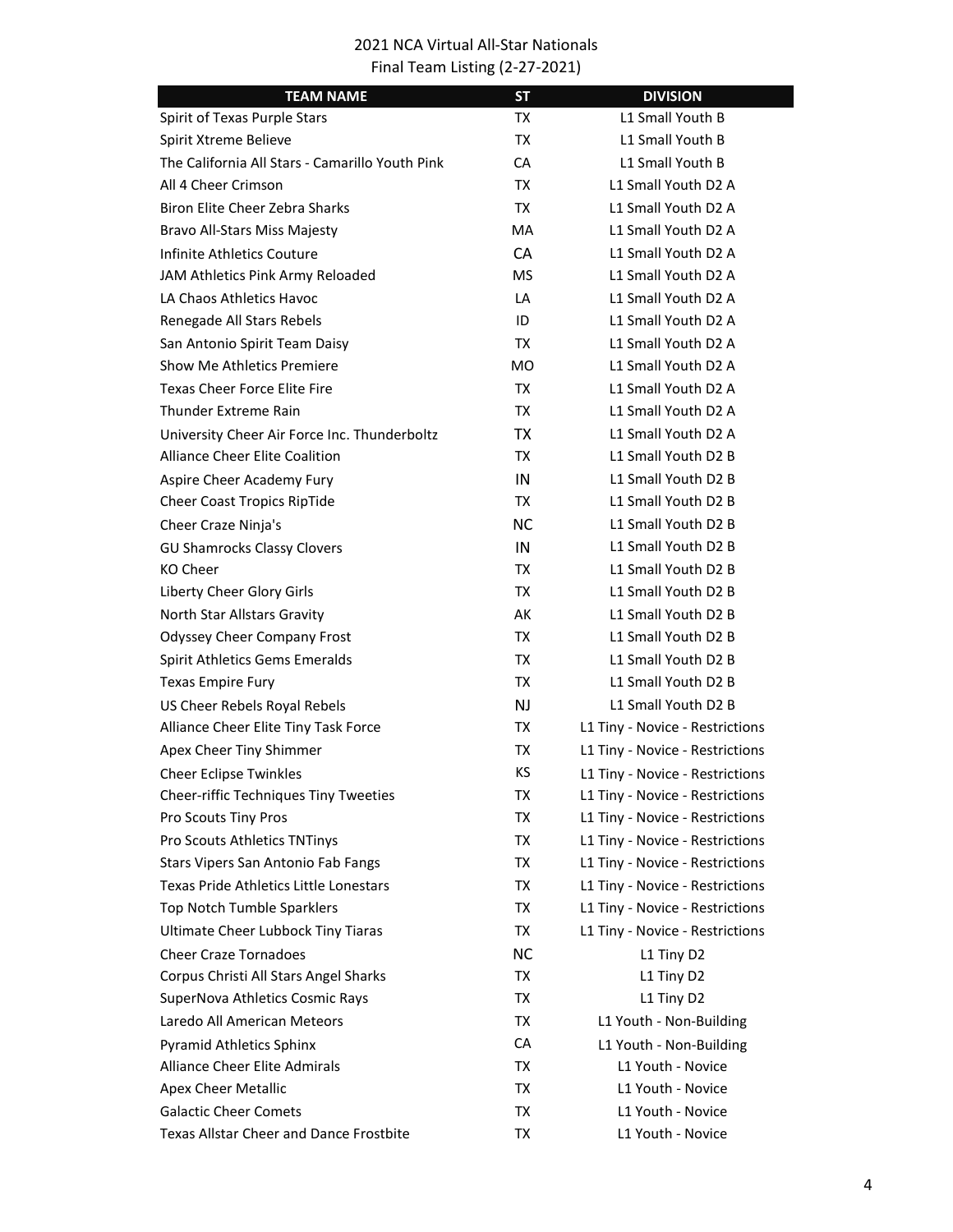| <b>TEAM NAME</b>                                  | <b>ST</b> | <b>DIVISION</b>       |
|---------------------------------------------------|-----------|-----------------------|
| Apex Cheer Cobalt                                 | TX        | L1.1 Junior - PREP    |
| <b>Bannons Cheer Force Thunder</b>                | TX        | L1.1 Junior - PREP    |
| Cheer Athletics White Tigers                      | TX        | L1.1 Junior - PREP    |
| Karma Athletics Desire                            | TX        | L1.1 Junior - PREP    |
| Sienna Reign Destiny                              | TX        | L1.1 Junior - PREP    |
| Spirit of East Texas Ruthless                     | TX        | L1.1 Junior - PREP    |
| <b>All-Star Revolution Bombshells</b>             | TX        | L1.1 Mini - PREP      |
| <b>Cheer Athletics Black Tigers</b>               | TX        | L1.1 Mini - PREP      |
| Stars Vipers San Antonio Sneaky Snakes            | TX        | L1.1 Mini - PREP      |
| Alpha Cheer and Dance Co Passion                  | TX        | L1.1 Mini - PREP D2 A |
| Hallsville Academy Allstars Mini Royals           | TX        | L1.1 Mini - PREP D2 A |
| Level UP Athletix Dreamers                        | OK        | L1.1 Mini - PREP D2 A |
| <b>Odessa Extreme All Stars Rattlers</b>          | TX        | L1.1 Mini - PREP D2 A |
| <b>Titan Athletic All Stars Flare</b>             | LA        | L1.1 Mini - PREP D2 A |
| Top Notch Tumble Majors                           | TX        | L1.1 Mini - PREP D2 A |
| Victory Vipers Winning Whiz Kids                  | TX        | L1.1 Mini - PREP D2 A |
| <b>Xstreme Athletics Sparx</b>                    | LA        | L1.1 Mini - PREP D2 A |
| <b>Corsicana Tumbling Athletics Tiny Twisters</b> | TX        | L1.1 Mini - PREP D2 B |
| <b>DCI Moonlight</b>                              | TX        | L1.1 Mini - PREP D2 B |
| <b>Pro Scouts Mini Missiles</b>                   | TX        | L1.1 Mini - PREP D2 B |
| Spirit of East Texas Genesis                      | TX        | L1.1 Mini - PREP D2 B |
| <b>Texas Cheer Allstars</b>                       | TX        | L1.1 Mini - PREP D2 B |
| Texas Pride Athletics Lonestar Ladies             | TX        | L1.1 Mini - PREP D2 B |
| Twin City All Stars Havoc                         | TX        | L1.1 Mini - PREP D2 B |
| <b>Chico Cheer All Stars Senior Desire</b>        | CA        | L1.1 Senior - PREP    |
| <b>All-Star Revolution Bullets</b>                | TX        | L1.1 Tiny - PREP      |
| <b>Cheer Athletics Tiny StarCats</b>              | TX        | L1.1 Tiny - PREP      |
| Prodigy All Stars Teal                            | TX        | L1.1 Tiny - PREP      |
| <b>Stars Vipers Katy Rosy Boas</b>                | TX        | L1.1 Tiny - PREP      |
| Luxe Cheer Tiny Tiaras                            | OK        | L1.1 Tiny - PREP D2   |
| <b>TexStar Athletics Steel</b>                    | ТX        | L1.1 Tiny - PREP D2   |
| <b>Ultimate Cheer Lubbock Tiny Queens</b>         | TX        | L1.1 Tiny - PREP D2   |
| Valley Cheer Elite Hot Pink                       | TX        | L1.1 Tiny - PREP D2   |
| All-Star Revolution Young Gunz                    | TX        | L1.1 Youth - PREP     |
| Central Jersey All Stars Bullets                  | NJ        | L1.1 Youth - PREP     |
| <b>Cheer Athletics BlueCats</b>                   | TX        | L1.1 Youth - PREP     |
| <b>Cheer Athletics Silver StarCats</b>            | TX        | L1.1 Youth - PREP     |
| <b>Cheer Eclipse Starlites</b>                    | KS.       | L1.1 Youth - PREP     |
| <b>Stars Vipers Katy Ruby Rattlers</b>            | TX        | L1.1 Youth - PREP     |
| Stars Vipers San Antonio Red Racers               | TX        | L1.1 Youth - PREP     |
| The California All Stars- San Marcos Shazam       | CA        | L1.1 Youth - PREP     |
| Tumble Queen Reign                                | TX        | L1.1 Youth - PREP     |
| Twist & Shout Edmond Prime Youth Grace            | OK        | L1.1 Youth - PREP     |
| Twist & Shout Norman Prime Youth Dream            | OK        | L1.1 Youth - PREP     |
| <b>ACE Fire</b>                                   | TX        | L1.1 Youth - PREP D2  |
| All 4 Cheer Black Ice                             | TX        | L1.1 Youth - PREP D2  |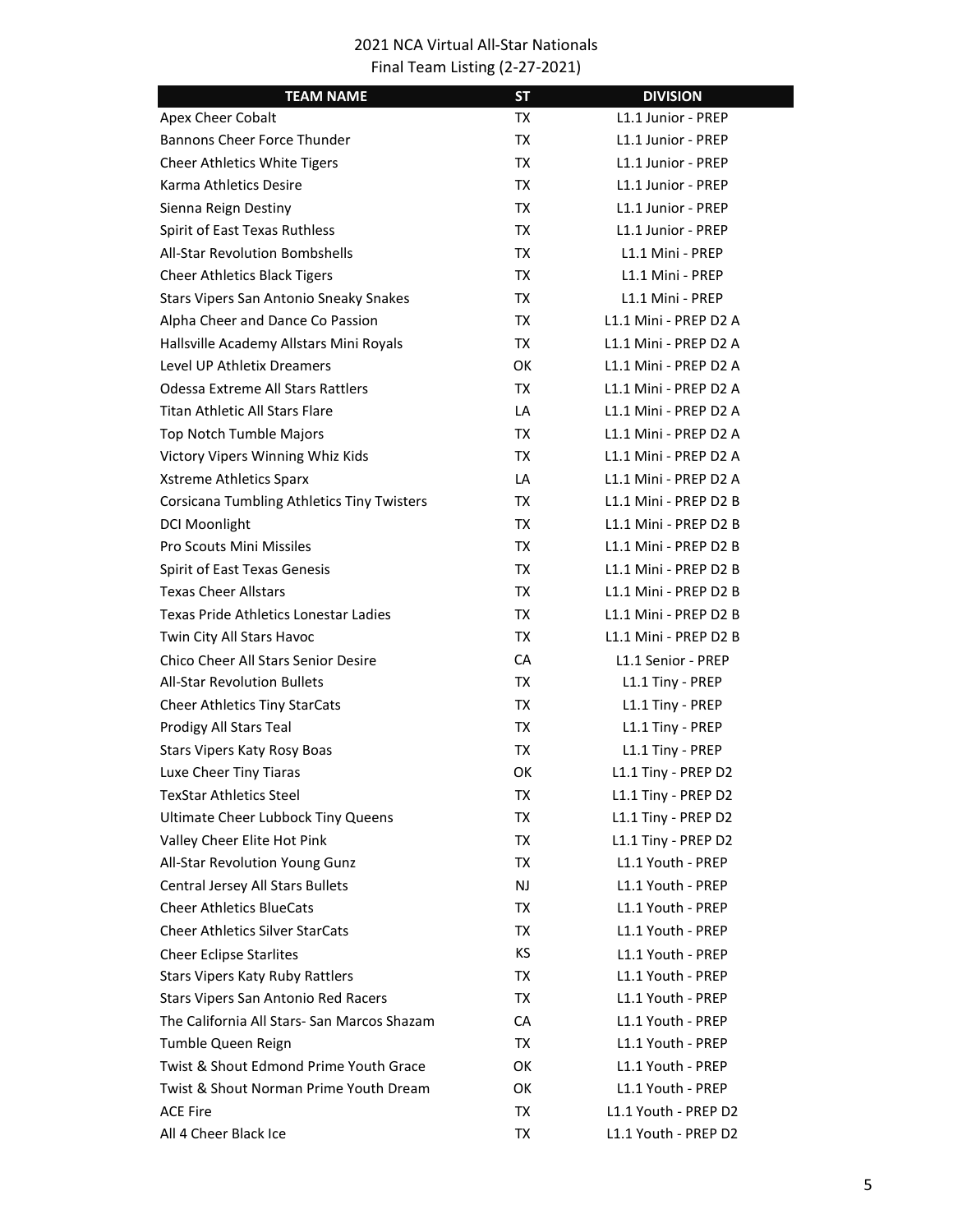| <b>TEAM NAME</b>                                     | <b>ST</b> | <b>DIVISION</b>                |
|------------------------------------------------------|-----------|--------------------------------|
| All Star Rebels Renegades                            | PA        | L1.1 Youth - PREP D2           |
| Alliance Cheer Elite Allegiance                      | TX        | L1.1 Youth - PREP D2           |
| <b>Pro Scouts Athletics Bomb Barbies</b>             | TX        | L1.1 Youth - PREP D2           |
| Sky Athletics Skyhawk                                | <b>TX</b> | L1.1 Youth - PREP D2           |
| <b>Texas Allstar Cheer and Dance Blizzard</b>        | TX        | L1.1 Youth - PREP D2           |
| <b>TexStar Athletics Strike</b>                      | TX        | L1.1 Youth - PREP D2           |
| The Champions All Stars Ignite                       | TX        | L1.1 Youth - PREP D2           |
| Twin City All Stars Extreme                          | <b>TX</b> | L1.1 Youth - PREP D2           |
| <b>Ultimate Cheer Lubbock Royals</b>                 | TX        | L1.1 Youth - PREP D2           |
| <b>Victory Vipers Silver Sweethearts</b>             | TX        | L1.1 Youth - PREP D2           |
| Champion Cheer Ultraviolet                           | <b>TX</b> | $L2 - U17$                     |
| Cheer Extreme - Raleigh Frost                        | <b>NC</b> | $L2 - U17$                     |
| CheerVille Athletics Carnage                         | <b>TN</b> | $L2 - U17$                     |
| Excite Gym and Cheer Strike                          | TX        | $L2 - U17$                     |
| Pacific Coast Magic - Irvine Spice                   | CA        | $L2 - U17$                     |
| Pro Spirit Titanium                                  | TX        | $L2 - U17$                     |
| The Cheer Pitt KC Mystic                             | KS.       | $L2 - U17$                     |
| The Stingray All Stars Onyx                          | GA        | $L2 - U17$                     |
| Woodlands Elite Nighthawks                           | TX        | $L2 - U17$                     |
| <b>ACX Swag Jags</b>                                 | <b>SC</b> | $L2 - U17$                     |
| <b>Cheer Central Suns Fusion</b>                     | CO.       | $L2 - U19$                     |
| <b>Competitive Edge Training Academy Lieutenants</b> | LA        | L2 - U19 - Non-Building        |
| <b>Celebrity Cheer Unlimited Premier</b>             | <b>WA</b> | L2 Junior - Non-Building       |
| Laredo All American Starbursts                       | TX        | L2 Junior - Non-Building       |
| <b>Pyramid Athletics Cobras</b>                      | <b>CA</b> | L2 Junior - Non-Building       |
| <b>Tumble Queen Majesty</b>                          | TX        | L2 Junior - Non-Building       |
| <b>Alliance Cheer Elite Generals</b>                 | TX        | L <sub>2</sub> Junior - Novice |
| <b>Cheer Athletics CoraCats</b>                      | OН        | L2 Medium Junior A             |
| CheerVille Athletics Harley Quinn                    | TN        | L2 Medium Junior A             |
| The California All Stars- San Marcos Reign           | CA        | L2 Medium Junior A             |
| ACE Cheer Company Chattahoochees                     | AL        | L2 Medium Junior A             |
| <b>Cheer Athletics JadeCats</b>                      | TX        | L2 Medium Junior A             |
| <b>Woodlands Elite Strykers</b>                      | TX        | L2 Medium Junior A             |
| All-Star Revolution Loyalty                          | TX        | L2 Medium Junior B             |
| <b>Cheer Athletics Katz</b>                          | TX        | L2 Medium Junior B             |
| <b>Fusion All-Stars Heat</b>                         | UT        | L <sub>2</sub> Medium Junior B |
| <b>GymTyme Allstars Scarlet</b>                      | KY.       | L2 Medium Junior B             |
| Spirit Xtreme Trust                                  | TX        | L <sub>2</sub> Medium Junior B |
| The California All Stars - Livermore J2 Crew         | CA        | L2 Medium Junior B             |
| Alliance Cheer Elite Rogue                           | TX        | L2 Medium Junior D2            |
| <b>Biron Elite Cheer Electric Sharks</b>             | TX        | L2 Medium Junior D2            |
| Cheer Craze Lady Lightening                          | <b>NC</b> | L2 Medium Junior D2            |
| Desert Elite Mavericks Rogue                         | CA        | L2 Medium Junior D2            |
| <b>Element All Stars Neon</b>                        | ME        | L2 Medium Junior D2            |
| <b>Fierce Allstars Lieutenants</b>                   | КS        | L2 Medium Junior D2            |
| Florida Triple Threat Allstars Thunder Catz          | FL        | L2 Medium Junior D2            |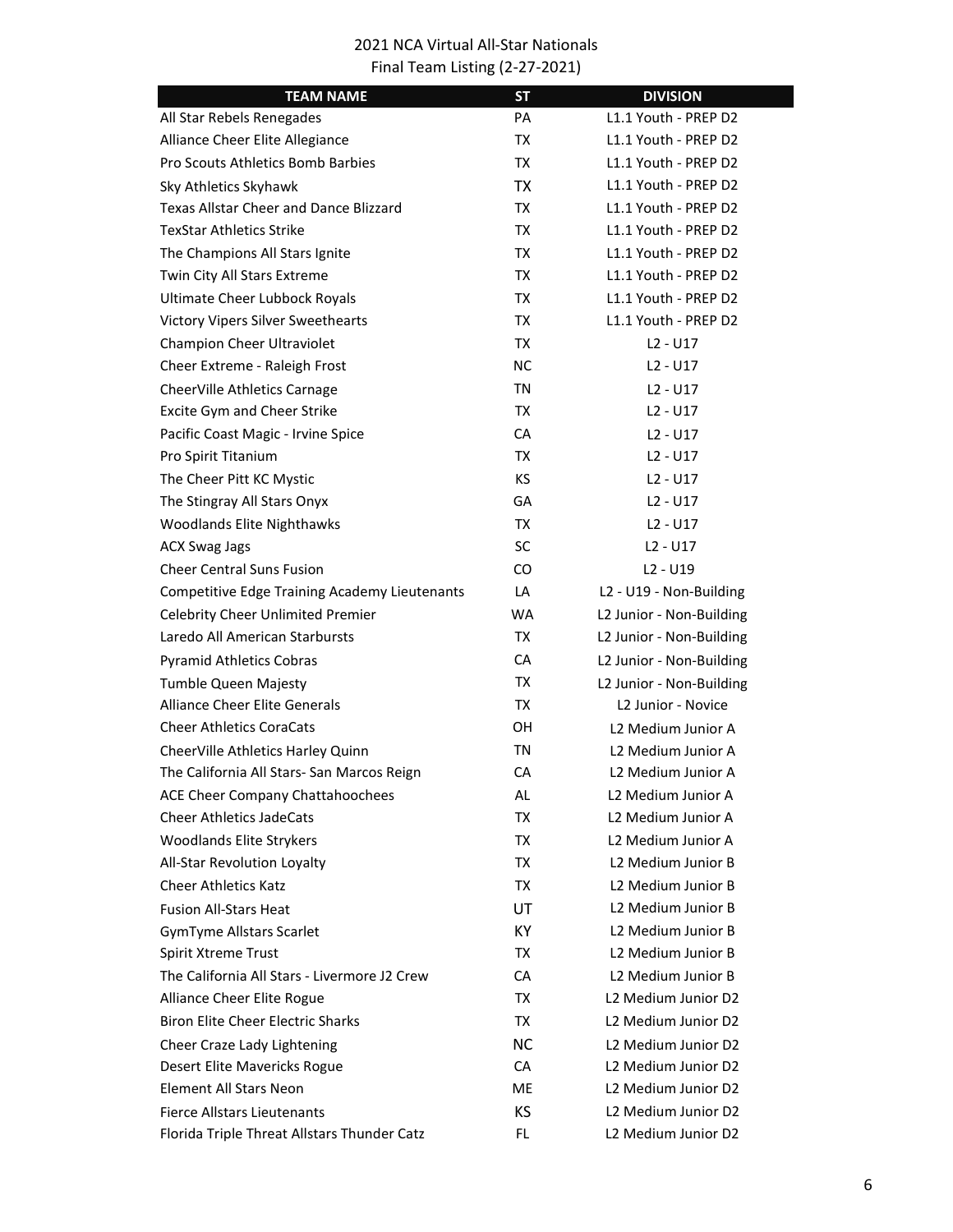| <b>TEAM NAME</b>                                | <b>ST</b> | <b>DIVISION</b>                    |
|-------------------------------------------------|-----------|------------------------------------|
| Hershey Elite Fahrenheit                        | PА        | L2 Medium Junior D2                |
| Las Vegas All Stars Rouge                       | NV        | L2 Medium Junior D2                |
| Maine Stars J2 Love                             | МE        | L2 Medium Junior D2                |
| Renegade All Stars Jr. Legendz                  | ID        | L2 Medium Junior D2                |
| Spirit Too Radiance                             | CT.       | L2 Medium Junior D2                |
| United Rock Nation All Stars Cover Girls        | FL.       | L2 Medium Junior D2                |
| Westside Cougars All Stars Fierce Onyx          | IN        | L2 Medium Junior D2                |
| Central Jersey All Stars Outlaws                | <b>NJ</b> | L2 Medium Senior                   |
| <b>Cheer Athletics Sabres</b>                   | TX        | L2 Medium Senior                   |
| Louisiana Cheer Force Scarlet                   | LA        | L2 Medium Senior                   |
| The California All Stars- San Marcos Sr. Silver | CA        | L2 Medium Senior                   |
| Bravo All-Stars Lady Legends                    | MA        | L2 Medium Senior D2                |
| Premier Spirit Athletics Lavender Crush         | MA        | L2 Medium Senior D2                |
| <b>All-Star Revolution Courage</b>              | TX        | L2 Medium Youth                    |
| Central Jersey All Stars Crossfire              | NJ.       | L2 Medium Youth                    |
| <b>Cheer Athletics AstroCats</b>                | TX        | L2 Medium Youth                    |
| <b>Cheer Athletics Cougars</b>                  | TX        | L2 Medium Youth                    |
| East Celebrity Elite - Hingham Glam Squad       | MA        | L2 Medium Youth                    |
| Louisiana Cheer Force Ruby Red                  | LA        | L <sub>2</sub> Medium Youth        |
| Louisiana Rebel All Stars Glory                 | LA        | L <sub>2</sub> Medium Youth        |
| South Jersey Storm Tornadoes                    | NJ        | L2 Medium Youth                    |
| Twist & Shout Edmond Youth Unity                | ОΚ        | L2 Medium Youth                    |
| <b>Woodlands Elite Master Chiefs</b>            | TX        | L <sub>2</sub> Medium Youth        |
| <b>Cheer Athletics Cubs</b>                     | TX        | L <sub>2</sub> Mini                |
| <b>Cheer Athletics ZetaCats</b>                 | OН        | L <sub>2</sub> Mini                |
| East Celebrity Elite Work Work                  | NΗ        | L <sub>2</sub> Mini                |
| Pacific Coast Magic - Irvine Mini Loco          | CA        | L <sub>2</sub> Mini                |
| Prodigy All Stars Sky                           | TX        | L <sub>2</sub> Mini                |
| South Jersey Storm Sandstorm                    | NJ        | L <sub>2</sub> Mini                |
| Alpha Cheer and Dance Co Elevate                | ТX        | L2 Mini D2                         |
| Corpus Christi All Stars Bimini Sharks 2.0      | ТX        | L <sub>2</sub> Mini D <sub>2</sub> |
| <b>GU Shamrocks Lucky Charms</b>                | IN        | L2 Mini D2                         |
| SoCo Intensity Slay                             | OK        | L <sub>2</sub> Mini D <sub>2</sub> |
| T's Tumbling Galaxy Girls                       | TX        | L2 Mini D2                         |
| Twin City All Stars Hype                        | TX        | L2 Mini D2                         |
| Arizona Element Elite Onyx                      | AZ        | L2 Small Junior A                  |
| Bay State All Stars Equinox                     | NΗ        | L2 Small Junior A                  |
| Champion Cheer Radiance                         | TX        | L2 Small Junior A                  |
| <b>Champion Cheer Spice</b>                     | TX        | L2 Small Junior A                  |
| <b>Cheer Athletics ArcticCAts</b>               | CO.       | L2 Small Junior A                  |
| <b>Cheer Athletics CosmicCats</b>               | TX        | L2 Small Junior A                  |
| <b>Cheer Athletics Leopards</b>                 | TX        | L2 Small Junior A                  |
| <b>Fusion All-Stars Lava Girls</b>              | UT        | L2 Small Junior A                  |
| Louisiana Rebel All Stars Courage               | LA        | L2 Small Junior A                  |
| Prodigy All Stars Blue Diamond                  | TX        | L2 Small Junior A                  |
| South Bay Divas - Upland Crystals               | CA        | L2 Small Junior A                  |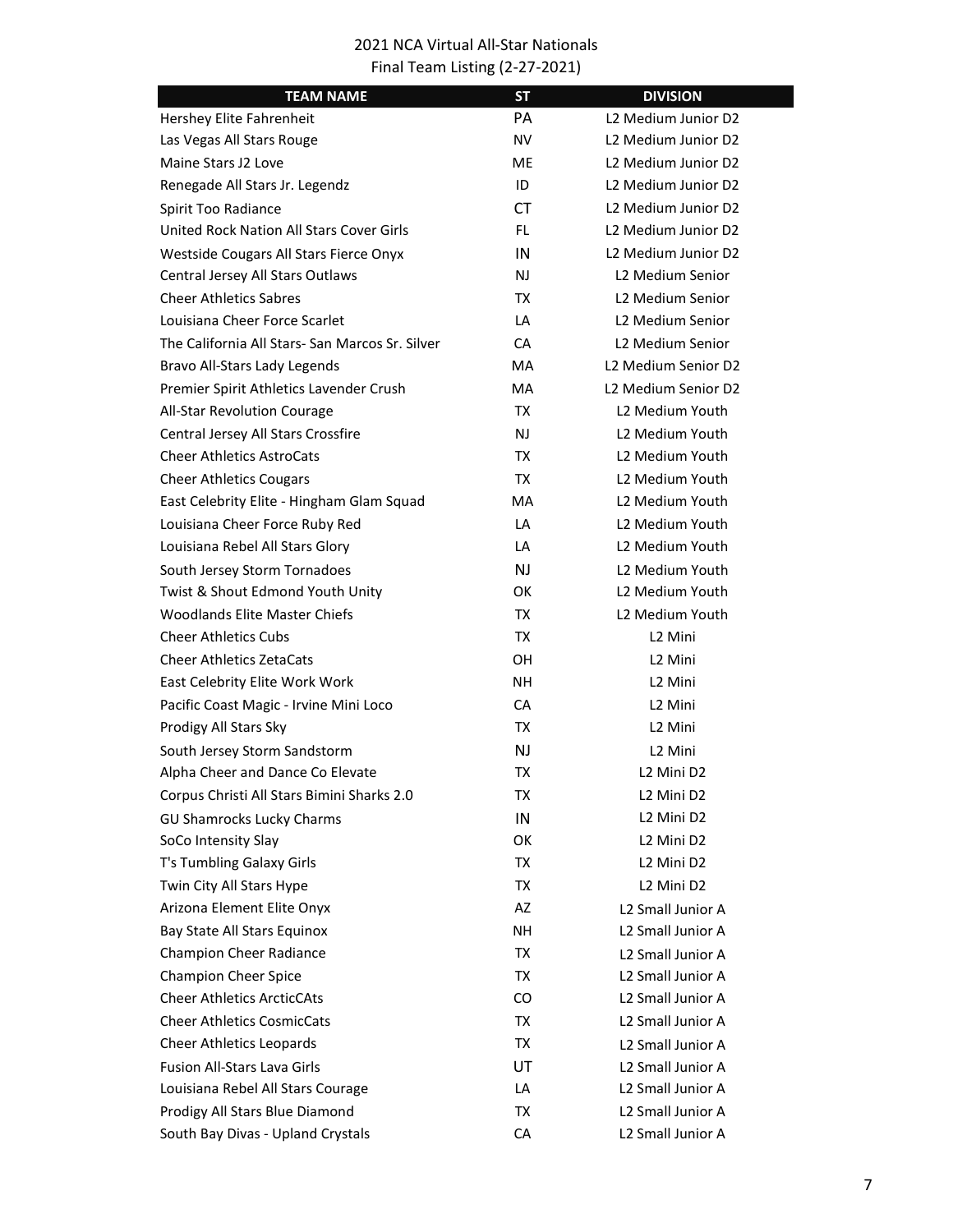| <b>TEAM NAME</b>                               | <b>ST</b>      | <b>DIVISION</b>                              |
|------------------------------------------------|----------------|----------------------------------------------|
| The California All Stars - Camarillo Jr. Black | CA             | L2 Small Junior A                            |
| World Cup Eclipse                              | NJ             | L2 Small Junior A                            |
| Arizona Element Elite Rubiez                   | AZ             | L2 Small Junior B                            |
| Cheer Athletics Jazzy Cats                     | МO             | L2 Small Junior B                            |
| <b>Cheer Eclipse Shooting Stars</b>            | <b>KS</b>      | L2 Small Junior B                            |
| <b>Express Cheer Extreme</b>                   | TX             | L2 Small Junior B                            |
| Gymtyme Illinois Sugar                         | IL             | L <sub>2</sub> Small Junior B                |
| Maryland Twisters Sky                          | <b>MD</b>      | L2 Small Junior B                            |
| Rockstar Cheer Arizona Radiohead               | AZ             | L2 Small Junior B                            |
| Rockstar Cheer Rhode Island Kid Rock           | R <sub>1</sub> | L2 Small Junior B                            |
| Spirit of Texas Purple Diamonds                | TX             | L <sub>2</sub> Small Junior B                |
| Spirit Xtreme Brave                            | TX             | L2 Small Junior B                            |
| The California All Stars - Ontario Steel       | CA             | L <sub>2</sub> Small Junior B                |
| Twist & Shout Edmond Junior Trust              | ОΚ             | L <sub>2</sub> Small Junior B                |
| Twist & Shout Norman Junior Honor              | ОΚ             | L2 Small Junior B                            |
| Candy Elite All-Stars Jawbreakers              | <b>NJ</b>      | L2 Small Junior D2 A                         |
| Champion All Stars Lady Dueces                 | UT             | L2 Small Junior D2 A                         |
| Corsicana Tumbling Athletics Storm             | TX             | L2 Small Junior D2 A                         |
| <b>Express Cheer Art2ic</b>                    | TX             | L2 Small Junior D2 A                         |
| Infinite Athletics Blackout                    | <b>CA</b>      | L2 Small Junior D2 A                         |
| JAM Athletics Dream Girls                      | MS.            | L2 Small Junior D2 A                         |
| LA Cheerz Allstarz Frost                       | LA             | L2 Small Junior D2 A                         |
| Liberty Cheer Honor                            | TX             | L2 Small Junior D2 A                         |
| Mustang Cheer All Stars Trailblazers           | TX             | L2 Small Junior D2 A                         |
| Rebelz Cheer Revolution                        | TX             | L2 Small Junior D2 A                         |
| Texas Elite J-Ops                              | TX             | L2 Small Junior D2 A                         |
| Thunder Extreme Lightning                      | TX             | L2 Small Junior D2 A                         |
| Valley Cheer Elite 3rd degree                  | TX             | L2 Small Junior D2 A                         |
| Xtreme Athletics Lieutenants                   | LA             | L2 Small Junior D2 A                         |
| Arizona Spirit Justice League                  | AZ             | L <sub>2</sub> Small Junior D <sub>2</sub> B |
| Cen Cal Elite Mafia                            | СA             | L <sub>2</sub> Small Junior D <sub>2</sub> B |
| Cheer-riffic Techniques Tail Feathers          | TX             | L <sub>2</sub> Small Junior D <sub>2</sub> B |
| Chico Cheer All Stars Glitz                    | CA             | L2 Small Junior D2 B                         |
| <b>GU Shamrocks Galway Gals</b>                | IN             | L2 Small Junior D2 B                         |
| Karma Athletics Redemption                     | TX             | L2 Small Junior D2 B                         |
| North Star Allstars Super Nova                 | AK             | L <sub>2</sub> Small Junior D <sub>2</sub> B |
| Odyssey Cheer Company Electric Storm           | TX             | L <sub>2</sub> Small Junior D <sub>2</sub> B |
| <b>Outlaw Cheer Company Gunners</b>            | TX             | L2 Small Junior D2 B                         |
| San Antonio Spirit Team Royal                  | TX             | L2 Small Junior D2 B                         |
| Spring Creek Athletics Power                   | TX             | L <sub>2</sub> Small Junior D <sub>2</sub> B |
| Vegas Empire Athletics Lady Reign              | NV             | L <sub>2</sub> Small Junior D <sub>2</sub> B |
| West Coast Fame Allstars XOXO                  | CA             | L2 Small Junior D2 B                         |
| <b>Xstreme Athletics Shock</b>                 | LA             | L2 Small Junior D2 B                         |
| Alpha Cheer and Dance Co Envy                  | TX             | L2 Small Junior D2 C                         |
| Apex Cheer Jr. Gold                            | TX             | L2 Small Junior D2 C                         |
| <b>Bravo All-Stars Jewels</b>                  | MA             | L2 Small Junior D2 C                         |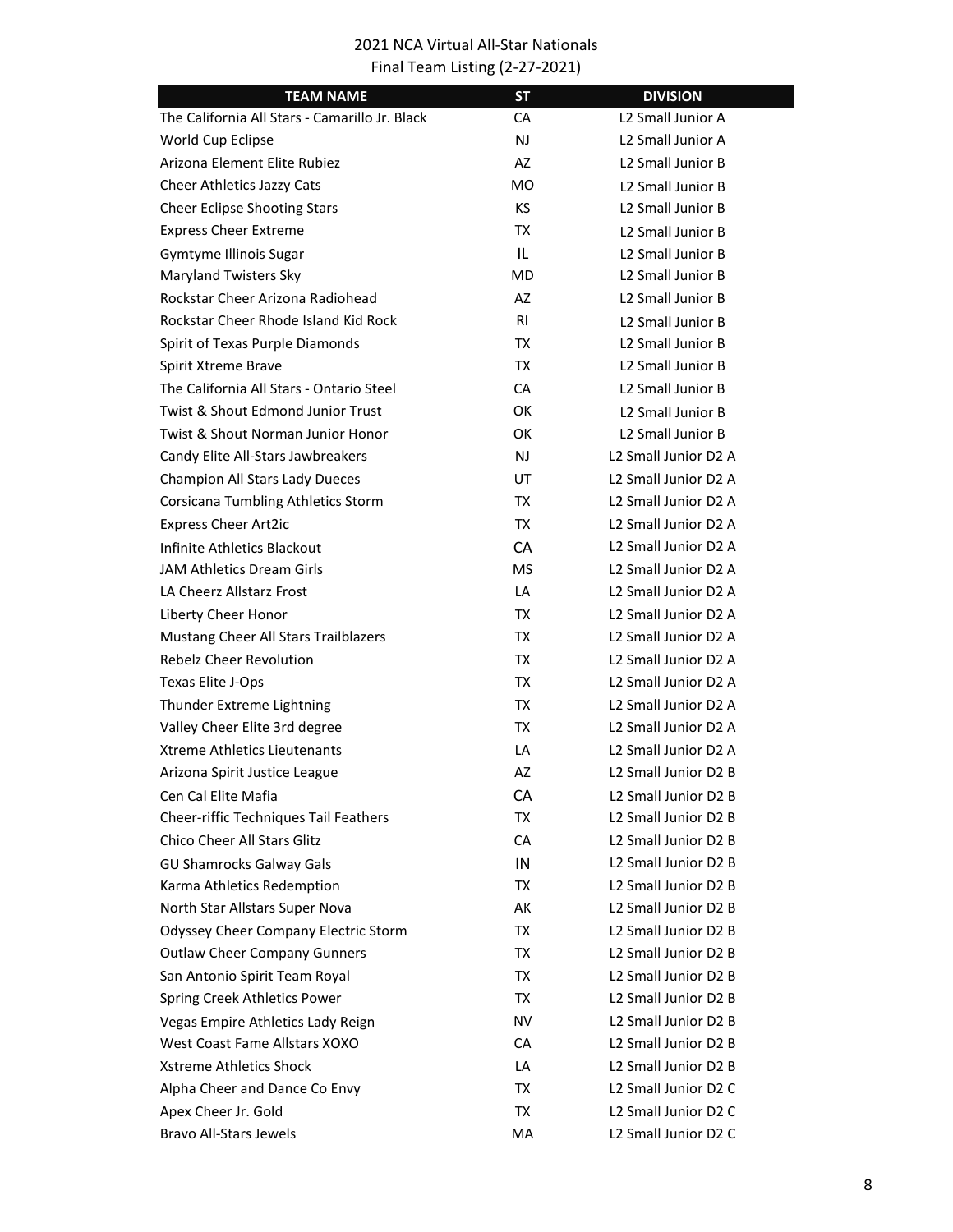| <b>TEAM NAME</b>                          | <b>ST</b>      | <b>DIVISION</b>                              |
|-------------------------------------------|----------------|----------------------------------------------|
| <b>Champion Cheernastics Amethyst</b>     | LA             | L <sub>2</sub> Small Junior D <sub>2</sub> C |
| <b>Excel Gymnastics Melting Point</b>     | АK             | L <sub>2</sub> Small Junior D <sub>2</sub> C |
| Island Elite Sapphire Storm               | HI             | L <sub>2</sub> Small Junior D <sub>2</sub> C |
| Show Me Athletics Icons                   | <b>MO</b>      | L2 Small Junior D2 C                         |
| SoCo Intensity Impower                    | OK             | L <sub>2</sub> Small Junior D <sub>2</sub> C |
| Southern Athletics Prodigy                | <b>MS</b>      | L <sub>2</sub> Small Junior D <sub>2</sub> C |
| Spirit Athletics Gems Rubies              | TX             | L <sub>2</sub> Small Junior D <sub>2</sub> C |
| Tech Cheer Lady Lasso                     | TX             | L2 Small Junior D2 C                         |
| The Champions All Stars Fierce Heat       | TX             | L <sub>2</sub> Small Junior D <sub>2</sub> C |
| Dance Attack (Attack Cheer Elite) J-Squad | <b>AZ</b>      | L <sub>2</sub> Small Junior D <sub>2</sub> D |
| Extreme Cheer & Tumble Rockstarz          | TX             | L <sub>2</sub> Small Junior D <sub>2</sub> D |
| <b>Gold Rush Elite Outlaws</b>            | AZ             | L <sub>2</sub> Small Junior D <sub>2</sub> D |
| Jerzey Jewelz Gemz                        | N <sub>J</sub> | L2 Small Junior D2 D                         |
| <b>NFINITE All Stars Revivial</b>         | NJ.            | L <sub>2</sub> Small Junior D <sub>2</sub> D |
| Raider Xtreme Miss Silver                 | TX             | L2 Small Junior D2 D                         |
| Sport of Cheer Eclipse                    | TX             | L2 Small Junior D2 D                         |
| <b>Texas Cheer Allstars Aces</b>          | TX             | L2 Small Junior D2 D                         |
| <b>Texas Storm Athletics Heatwave</b>     | TX             | L2 Small Junior D2 D                         |
| <b>TexStar Athletics Storm</b>            | TX             | L2 Small Junior D2 D                         |
| T's Tumbling Lady Vortex                  | TX             | L <sub>2</sub> Small Junior D <sub>2</sub> D |
| United Elite S.W.A.T.                     | KY.            | L2 Small Junior D2 D                         |
| All-Star Revolution Glory                 | TX             | <b>L2 Small Senior</b>                       |
| <b>Cheer Athletics TundraCAts</b>         | CO.            | L2 Small Senior                              |
| Rockstar Cheer Atlanta Creed              | GA             | <b>L2 Small Senior</b>                       |
| Rockstar Cheer Rhode Island Big Tymers    | R <sub>1</sub> | <b>L2 Small Senior</b>                       |
| Spirit of Texas Purple Ice                | TX             | L2 Small Senior                              |
| Spirit Xtreme Honor                       | TX             | L2 Small Senior                              |
| Stars Vipers San Antonio Kingsnakes       | TX             | <b>L2 Small Senior</b>                       |
| The Cheer Pitt KC Lady Electric           | КS             | <b>L2 Small Senior</b>                       |
| The Stingray All Stars Obsidian           | GA             | <b>L2 Small Senior</b>                       |
| <b>Woodlands Elite Admirals</b>           | TX             | L2 Small Senior                              |
| All Star Rebels Revolution                | PA             | L2 Small Senior D2                           |
| Cheer Coast Tropics Poseidon              | TX             | L2 Small Senior D2                           |
| Claws Out All-Stars Jaguars               | CA             | L2 Small Senior D2                           |
| <b>DCI Midnight</b>                       | TX             | L2 Small Senior D2                           |
| Flip & Twist All-Stars Ice                | CA             | L2 Small Senior D2                           |
| <b>Island Elite Coral Crush</b>           | HI             | L2 Small Senior D2                           |
| Las Vegas All Stars Prism                 | NV             | L2 Small Senior D2                           |
| Las Vegas Elements Firestorm              | NV             | L2 Small Senior D2                           |
| Louisiana Powerhouse Decatur              | LA             | L2 Small Senior D2                           |
| Oregon Dream Teams 2Fab                   | OR.            | L <sub>2</sub> Small Senior D <sub>2</sub>   |
| Texas Elite Royal Guns                    | TX             | L2 Small Senior D2                           |
| <b>Ultimate Cheer Lubbock Queens</b>      | TX             | L2 Small Senior D2                           |
| Xtreme Athletics Lady X                   | LA             | L <sub>2</sub> Small Senior D <sub>2</sub>   |
| <b>Cheer Athletics ICEolots</b>           | CO.            | L2 Small Youth A                             |
| <b>Cheer Athletics TopazCats</b>          | TX             | L2 Small Youth A                             |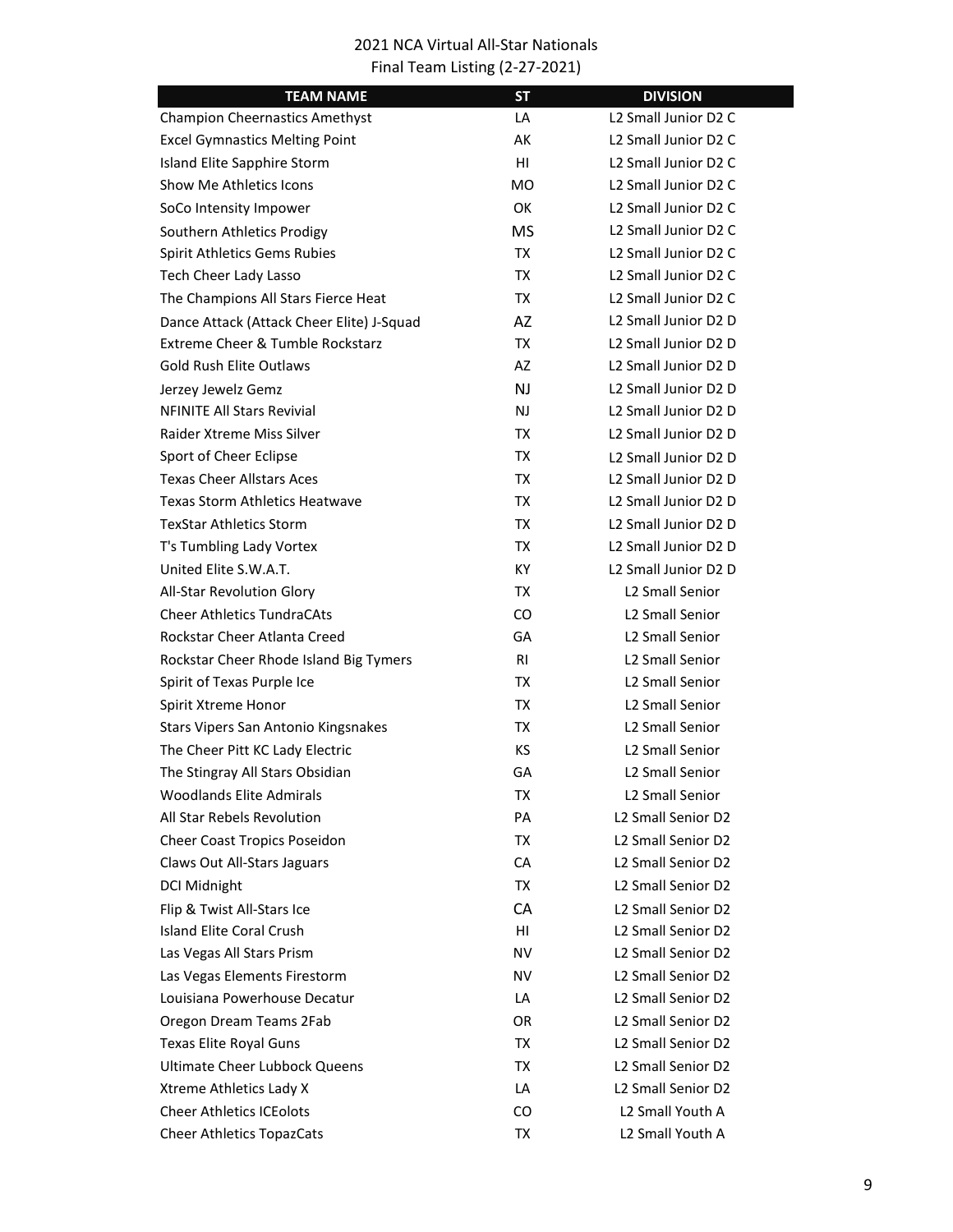| <b>TEAM NAME</b>                                | <b>ST</b> | <b>DIVISION</b>                             |
|-------------------------------------------------|-----------|---------------------------------------------|
| Excite Gym and Cheer Power                      | TX        | L2 Small Youth A                            |
| <b>Fusion All-Stars Fever</b>                   | UT        | L2 Small Youth A                            |
| <b>Gymtyme Illinois Candy Girls</b>             | IL        | L2 Small Youth A                            |
| Maryland Twisters Little Winds                  | MD.       | L2 Small Youth A                            |
| Prodigy All Stars Sapphire                      | TX        | L <sub>2</sub> Small Youth A                |
| <b>Stars Vipers Katy Fang Gang</b>              | ТX        | L2 Small Youth A                            |
| Stars Vipers San Antonio Pure Poison            | TX        | L2 Small Youth A                            |
| <b>Woodlands Elite Lieutenants</b>              | TX        | L2 Small Youth A                            |
| <b>Cheer Athletics MoonlightCats</b>            | ТX        | L <sub>2</sub> Small Youth B                |
| <b>Cheer Athletics Ocelots</b>                  | TX        | L <sub>2</sub> Small Youth B                |
| CheerVille Athletics Bellatrix                  | TN        | L <sub>2</sub> Small Youth B                |
| East Celebrity Elite Central Shimmer            | MA        | L <sub>2</sub> Small Youth B                |
| <b>Express Cheer Extravagance</b>               | TX        | L2 Small Youth B                            |
| <b>GymTyme Allstars Cherry Bombs</b>            | KY.       | L <sub>2</sub> Small Youth B                |
| Spirit Xtreme Promise                           | TX        | L <sub>2</sub> Small Youth B                |
| The California All Stars - Livermore Majors     | CA        | L2 Small Youth B                            |
| Twist & Shout Tulsa Youth Charm                 | OK        | L <sub>2</sub> Small Youth B                |
| <b>Woodlands Elite Raiders</b>                  | TX        | L <sub>2</sub> Small Youth B                |
| <b>Alliance Cheer Elite Revolution</b>          | TX        | L2 Small Youth D2 A                         |
| <b>Cheer Station Jets</b>                       | TX        | L2 Small Youth D2 A                         |
| <b>Chico Cheer All Stars Fire</b>               | CA        | L2 Small Youth D2 A                         |
| <b>Elite All Stars of Maine Chaos</b>           | <b>ME</b> | L2 Small Youth D2 A                         |
| Flip & Twist All-Stars Aqua                     | <b>CA</b> | L2 Small Youth D2 A                         |
| Gem City Jags                                   | OН        | L2 Small Youth D2 A                         |
| Georgia All Stars Victorious                    | GA        | L <sub>2</sub> Small Youth D <sub>2</sub> A |
| PowerHouse Athletics Apaches                    | TX        | L2 Small Youth D2 A                         |
| San Antonio Spirit Team Teal                    | TX        | L2 Small Youth D2 A                         |
| Texas Allstar Cheer and Dance Cyclones          | ТX        | L2 Small Youth D2 A                         |
| Texas Empire Wrath                              | ТX        | L2 Small Youth D2 A                         |
| <b>TexStar Athletics SuperSonic</b>             | ТX        | L2 Small Youth D2 A                         |
| T's Tumbling Lady Titanium                      | ТX        | L2 Small Youth D2 A                         |
| Twin City All Stars Excel                       | ТX        | L2 Small Youth D2 A                         |
| Ultimate Cheer Lubbock Dynasty                  | TX        | L2 Small Youth D2 A                         |
| Forever Xclusive Y2K                            | CA        | L <sub>2</sub> Small Youth D <sub>2</sub> B |
| <b>Horizons All Stars Elite</b>                 | TX        | L <sub>2</sub> Small Youth D <sub>2</sub> B |
| Knight Time Cheer 2Flame                        | TX        | L2 Small Youth D2 B                         |
| KO Cheer                                        | TX        | L2 Small Youth D2 B                         |
| <b>Outlaw Cheer Company Regulators</b>          | TX        | L2 Small Youth D2 B                         |
| Royal Athletics Royal Splendor                  | LA        | L2 Small Youth D2 B                         |
| The Champions All Stars Flash Point             | TX        | L2 Small Youth D2 B                         |
| Thunder Extreme Thunderbolts                    | ТX        | L2 Small Youth D2 B                         |
| Top Notch Tumble Lady Bullets                   | TX        | L2 Small Youth D2 B                         |
| Valley All-Stars Rockstars                      | TX        | L2 Small Youth D2 B                         |
| <b>Competitive Edge Training Academy Majors</b> | LA        | L2 Youth - Non-Building                     |
| Laredo All American Dippers                     | TX        | L2 Youth - Non-Building                     |
| Wylie Elite Lady Black                          | TX        | L2 Youth - Non-Building                     |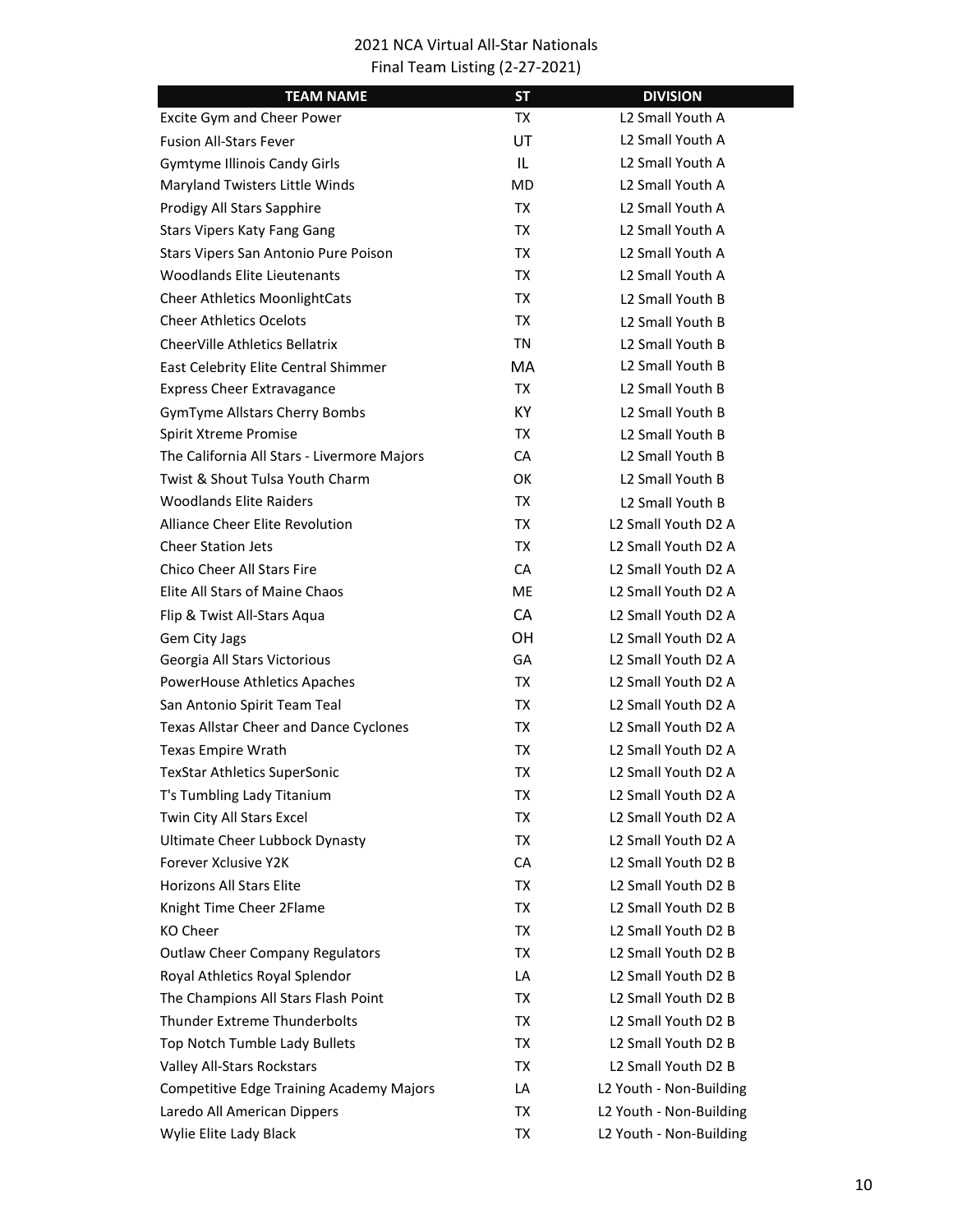| <b>TEAM NAME</b>                              | <b>ST</b> | <b>DIVISION</b>                                |
|-----------------------------------------------|-----------|------------------------------------------------|
| Luxe Cheer Queens                             | OK        | L2.1 Junior - PREP                             |
| Maryland Twisters Storm                       | MD.       | L <sub>2.1</sub> Junior - PREP                 |
| Rockstar Cheer Arizona 21 Pilots              | AZ        | L2.1 Junior - PREP                             |
| <b>Texas Allstar Cheer and Dance Wildfire</b> | TX        | L2.1 Junior - PREP                             |
| Texas Cheer Allstars Illuminate               | TX        | L <sub>2</sub> .1 Junior - PREP                |
| <b>Cheer Athletics Starlites</b>              | <b>TX</b> | L <sub>2.1</sub> Mini - PREP                   |
| Luxe Cheer Royal Girls                        | OK        | L <sub>2.1</sub> Mini - PREP                   |
| <b>Galactic Cheer Supernovas</b>              | TX        | L2.1 Senior - PREP                             |
| Spirit of East Texas Revelation               | TX        | L <sub>2.1</sub> Senior - PREP                 |
| <b>Galactic Cheer Novas</b>                   | <b>TX</b> | L2.1 Senior - PREP - Non-Building              |
| <b>Woodlands Elite Pistols</b>                | TX        | L <sub>2</sub> .1 Youth - PREP                 |
| Alpha Cheer and Dance Co Intensity            | TX        | L2.1 Youth - PREP D2                           |
| Cheer-riffic Techniques Fire Wings            | ТX        | L2.1 Youth - PREP D2                           |
| Club Cheer Jaguars Pink Floyd                 | TX        | L2.2 Junior - PREP - Non-Building              |
| Hallsville Academy Allstars Junior Heirs      | TX        | L <sub>2</sub> .2 Junior - PREP D <sub>2</sub> |
| Majestic Gymnastics Royals                    | TX        | L <sub>2</sub> .2 Junior - PREP D <sub>2</sub> |
| <b>Titan Athletic All Stars Blaze</b>         | LA        | L2.2 Junior - PREP D2                          |
| <b>Victory Vipers Platinum Pros</b>           | TX        | L2.2 Junior - PREP D2                          |
| <b>Dynasty Athletics</b>                      | <b>WV</b> | L <sub>2</sub> .2 Mini - PREP                  |
| Mustang Cheer All Stars Trotters              | TX        | L <sub>2</sub> .2 Mini - PREP                  |
| Extreme Cheer & Tumble Legacy                 | TX        | L2.2 Senior - PREP                             |
| Level UP Athletix Diamonds                    | ОΚ        | L2.2 Senior - PREP                             |
| Sky Athletics Phantom                         | TX        | L2.2 Senior - PREP                             |
| <b>Cheer Athletics Blue Tigers</b>            | TX        | L2.2 Youth - PREP                              |
| Louisiana Cheer Force Sapphire                | LA        | L2.2 Youth - PREP                              |
| <b>ACE Blaze</b>                              | TX        | L2.2 Youth - PREP D2                           |
| Alliance Cheer Elite Colonels                 | TX        | L2.2 Youth - PREP D2                           |
| <b>Caliber Cheer Starz Rockets</b>            | ТX        | L2.2 Youth - PREP D2                           |
| Hallsville Academy Allstars Youth Majesty     | ТX        | L2.2 Youth - PREP D2                           |
| Pro Scouts Snipers                            | <b>TX</b> | L2.2 Youth - PREP D2                           |
| <b>Storm All Stars Twisters</b>               | ТX        | L2.2 Youth - PREP D2                           |
| Arizona Element Elite Titanium                | AZ        | L3 - U17                                       |
| California Storm Onyx                         | CA        | L3 - U17                                       |
| CheerVille Athletics Phantom                  | TN        | $L3 - U17$                                     |
| <b>Tech Cheer Outlaws</b>                     | TX        | L3 - U17                                       |
| The Stingray All Stars Indigo                 | GA        | $L3 - U17$                                     |
| United Rock Nation All Stars Hotshots         | FL.       | $L3 - U17$                                     |
| Wylie Elite Lady J's                          | TX        | L3 - U17 - Non-Building                        |
| <b>Cheer Athletics Firecats - INT</b>         | ТX        | L3 - U19                                       |
| NJ Premier All Stars Lady S                   | <b>NJ</b> | $L3 - U19$                                     |
| ATA Hydro                                     | GA        | L3 - U19 Coed                                  |
| Core Athletix Senior Red                      | <b>NY</b> | L3 - U19 Coed                                  |
| South Jersey Storm Perfect Storm              | NJ        | L3 - U19 Coed                                  |
| The Cheer Pitt KC Midnight                    | KS.       | L3 - U19 Coed                                  |
| Competitive Edge Training Academy Stealth     | LA        | L3 Junior - Non-Building                       |
| Laredo All American Sonics                    | TX        | L3 Junior - Non-Building                       |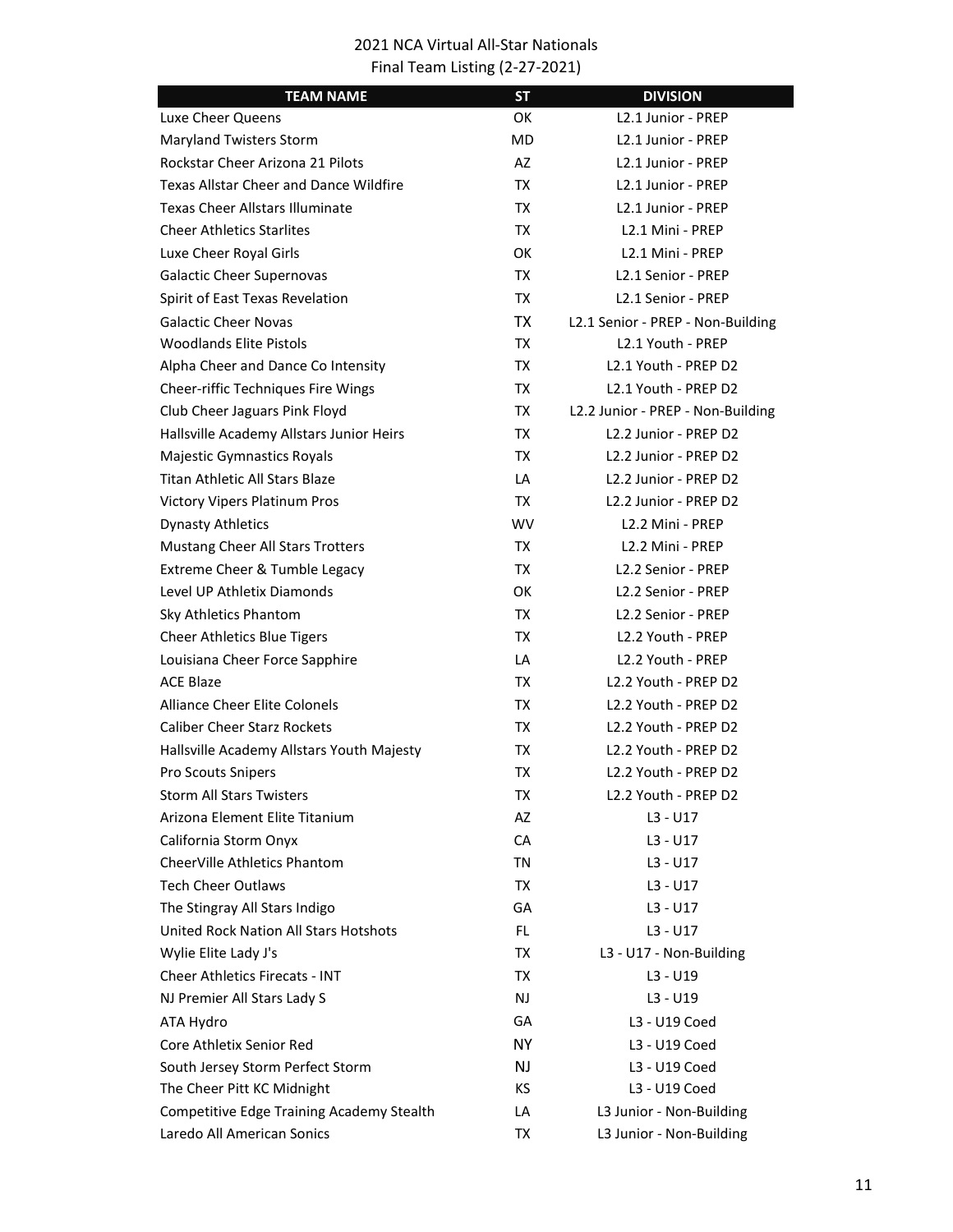| <b>TEAM NAME</b>                           | <b>ST</b> | <b>DIVISION</b>          |
|--------------------------------------------|-----------|--------------------------|
| Pyramid Athletics Jr. Lux                  | CA        | L3 Junior - Non-Building |
| React Elite Nitrogen                       | WA        | L3 Junior - Non-Building |
| All-Star Revolution Liberty                | TX        | L3 Medium Junior A       |
| <b>Cheer Athletics CoralCats</b>           | TX        | L3 Medium Junior A       |
| <b>Cheer Athletics Lightningcats</b>       | ТX        | L3 Medium Junior A       |
| East Celebrity Elite - Hingham Jems        | MA        | L3 Medium Junior A       |
| <b>Fusion All Stars Hot Shots</b>          | UT        | L3 Medium Junior A       |
| Louisiana Cheer Force Pink                 | LA        | L3 Medium Junior A       |
| Spirit Xtreme Courage                      | ТX        | L3 Medium Junior A       |
| The California All Stars- San Marcos J3    | <b>CA</b> | L3 Medium Junior A       |
| Twist & Shout Edmond Junior Wisdom         | OK.       | L3 Medium Junior A       |
| <b>ACE Cheer Company Mohawks</b>           | AL        | L3 Medium Junior B       |
| <b>Cheer Athletics AdonisCats</b>          | OН        | L3 Medium Junior B       |
| <b>Cheer Athletics Fre3zeCAts</b>          | CO.       | L3 Medium Junior B       |
| Diamonds All Stars Supermodels             | <b>TN</b> | L3 Medium Junior B       |
| <b>GymTyme Allstars Kiss</b>               | KY.       | L3 Medium Junior B       |
| Louisiana Rebel All Stars Conquer          | LA        | L3 Medium Junior B       |
| Spirit of Texas Purple Aces                | TX        | L3 Medium Junior B       |
| The California All Stars - Livermore J Fab | CA        | L3 Medium Junior B       |
| <b>Woodlands Elite Captains</b>            | ТX        | L3 Medium Junior B       |
| All 4 Cheer Fever                          | TX        | L3 Medium Junior D2 A    |
| All Star Patriots Recon                    | MO.       | L3 Medium Junior D2 A    |
| <b>Element All Stars Emerald</b>           | ME.       | L3 Medium Junior D2 A    |
| Florida Triple Threat Allstars Sassy Coed  | FL.       | L3 Medium Junior D2 A    |
| ICT Cheer Legacy Queen Air                 | <b>KS</b> | L3 Medium Junior D2 A    |
| Pro Scouts Rangerettes                     | TX        | L3 Medium Junior D2 A    |
| Reign Athletics Code Black                 | ОΚ        | L3 Medium Junior D2 A    |
| <b>Extreme All Stars Junior 3lite</b>      | FL        | L3 Medium Junior D2 B    |
| Icon Athletics Chaos                       | AL        | L3 Medium Junior D2 B    |
| Las Vegas All Stars Pink                   | NV        | L3 Medium Junior D2 B    |
| Modern American Cheer Black                | ТX        | L3 Medium Junior D2 B    |
| Mustang Cheer All Stars Chargers           | ТX        | L3 Medium Junior D2 B    |
| Oregon Dream Teams Fame                    | OR.       | L3 Medium Junior D2 B    |
| Xstreme Athletics Inferno                  | LA        | L3 Medium Junior D2 B    |
| All-Star Revolution Triumph                | TX        | L3 Medium Senior         |
| Maryland Twisters Lightning                | MD.       | L3 Medium Senior         |
| South Bay Divas Queen Bs                   | CA        | L3 Medium Senior         |
| Spirit of Texas Purple Sass                | ТX        | L3 Medium Senior         |
| American Cheer                             | CA        | L3 Medium Senior Coed    |
| <b>ATA Platinum</b>                        | GA        | L3 Medium Senior Coed    |
| <b>Fusion All Stars Blaze</b>              | UT        | L3 Medium Senior Coed    |
| Palm Beach Lightning Rubies                | FL.       | L3 Medium Senior Coed    |
| The California All Stars - Livermore Pink  | CA        | L3 Medium Senior Coed    |
| Top Gun All Stars C3                       | FL        | L3 Medium Senior Coed    |
| Wicked Elite Phoenix                       | IL        | L3 Medium Senior Coed    |
| Amistad Eagles All Stars Purple Reign      | ТX        | L3 Medium Senior Coed D2 |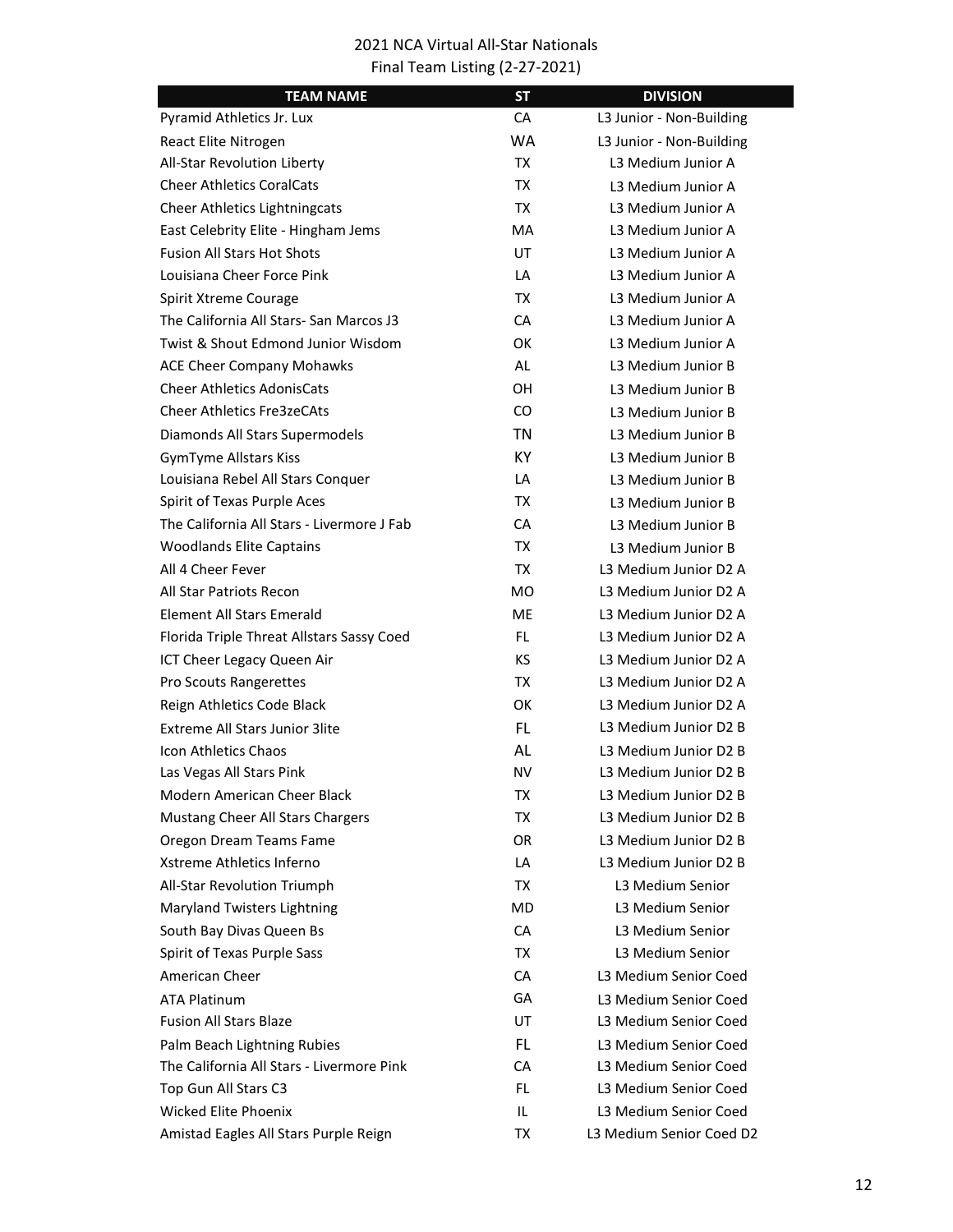| <b>TEAM NAME</b>                      | <b>ST</b> | <b>DIVISION</b>          |
|---------------------------------------|-----------|--------------------------|
| Big 10 Cheer Hat Trick                | МE        | L3 Medium Senior Coed D2 |
| Icon Athletics Revenge                | AL        | L3 Medium Senior Coed D2 |
| <b>ACC Senior Platinum</b>            | <b>KS</b> | L3 Medium Senior D2      |
| <b>GU Shamrocks Emeralds</b>          | IN        | L3 Medium Senior D2      |
| Pro Scouts Lady Pros                  | TX        | L3 Medium Senior D2      |
| Zachary Cheer Athletics Lady Red      | LA        | L3 Medium Senior D2      |
| All-Star Revolution Conquer           | <b>TX</b> | L3 Medium Youth          |
| <b>Cheer Athletics Lions</b>          | <b>TX</b> | L3 Medium Youth          |
| <b>East Celebrity Elite Fireflies</b> | <b>NH</b> | L3 Medium Youth          |
| Louisiana Cheer Force Peach           | LA        | L3 Medium Youth          |
| South Jersey Storm Thunderbolts       | <b>NJ</b> | L3 Medium Youth          |
| All-Star Revolution Rebellion         | TX        | L3 Small Junior A        |
| <b>ATA Steel</b>                      | GA        | L3 Small Junior A        |
| Champion Cheer 3rd Degree             | TX        | L3 Small Junior A        |
| <b>Cheer Athletics NebulaCats</b>     | TX        | L3 Small Junior A        |
| <b>Cheer Eclipse Cosmic Rays</b>      | KS        | L3 Small Junior A        |
| Power House All Stars Fame            | TX        | L3 Small Junior A        |
| Prodigy All Stars Slate               | TX        | L3 Small Junior A        |
| South Jersey Storm Thunder            | <b>NJ</b> | L3 Small Junior A        |
| Stars Vipers San Antonio V3nom        | TX        | L3 Small Junior A        |
| <b>Woodlands Elite Spartans</b>       | TX        | L3 Small Junior A        |
| Champion Cheer Burn                   | <b>TX</b> | L3 Small Junior B        |
| <b>Cheer Athletics Icecats</b>        | TX        | L3 Small Junior B        |
| <b>Cheer Athletics JewelCats</b>      | TX        | L3 Small Junior B        |
| CheerVille Athletics Wicked           | TN        | L3 Small Junior B        |
| <b>Express Cheer Executioners</b>     | <b>TX</b> | L3 Small Junior B        |
| Gymtyme Illinois Secret               | IL        | L3 Small Junior B        |
| Maryland Twisters Cold Front          | MD        | L3 Small Junior B        |
| Stars Vipers Katy Lady Lace           | ТX        | L3 Small Junior B        |
| The Cheer Pitt KC Thunderstruck       | ΚS        | L3 Small Junior B        |
| Twist & Shout Tulsa Junior Harmony    | ОΚ        | L3 Small Junior B        |
| California Pride Magnitude            | CA        | L3 Small Junior D2 A     |
| <b>Cheer Station Mercury</b>          | TX        | L3 Small Junior D2 A     |
| <b>Grand Cheer Legacy</b>             | TX        | L3 Small Junior D2 A     |
| LA Chaos Athletics Riot               | LA        | L3 Small Junior D2 A     |
| Maine Stars J3 Passion                | ME        | L3 Small Junior D2 A     |
| San Antonio Spirit Team Black         | TX        | L3 Small Junior D2 A     |
| SoCo Intensity Impress                | OK        | L3 Small Junior D2 A     |
| <b>TAI Eruption</b>                   | PA        | L3 Small Junior D2 A     |
| The Champions All Stars Fire Queens   | TX        | L3 Small Junior D2 A     |
| Ultimate Cheer Lubbock Monarchy       | TX        | L3 Small Junior D2 A     |
| <b>Bravo All-Stars Bellas</b>         | MA        | L3 Small Junior D2 B     |
| Champion All Stars Junior Empire      | UT        | L3 Small Junior D2 B     |
| Diamond Athletics Black Diamonds      | KS        | L3 Small Junior D2 B     |
| Extreme Cheer & Tumble Wick3d         | TX        | L3 Small Junior D2 B     |
| <b>GU Shamrocks Envy</b>              | IN        | L3 Small Junior D2 B     |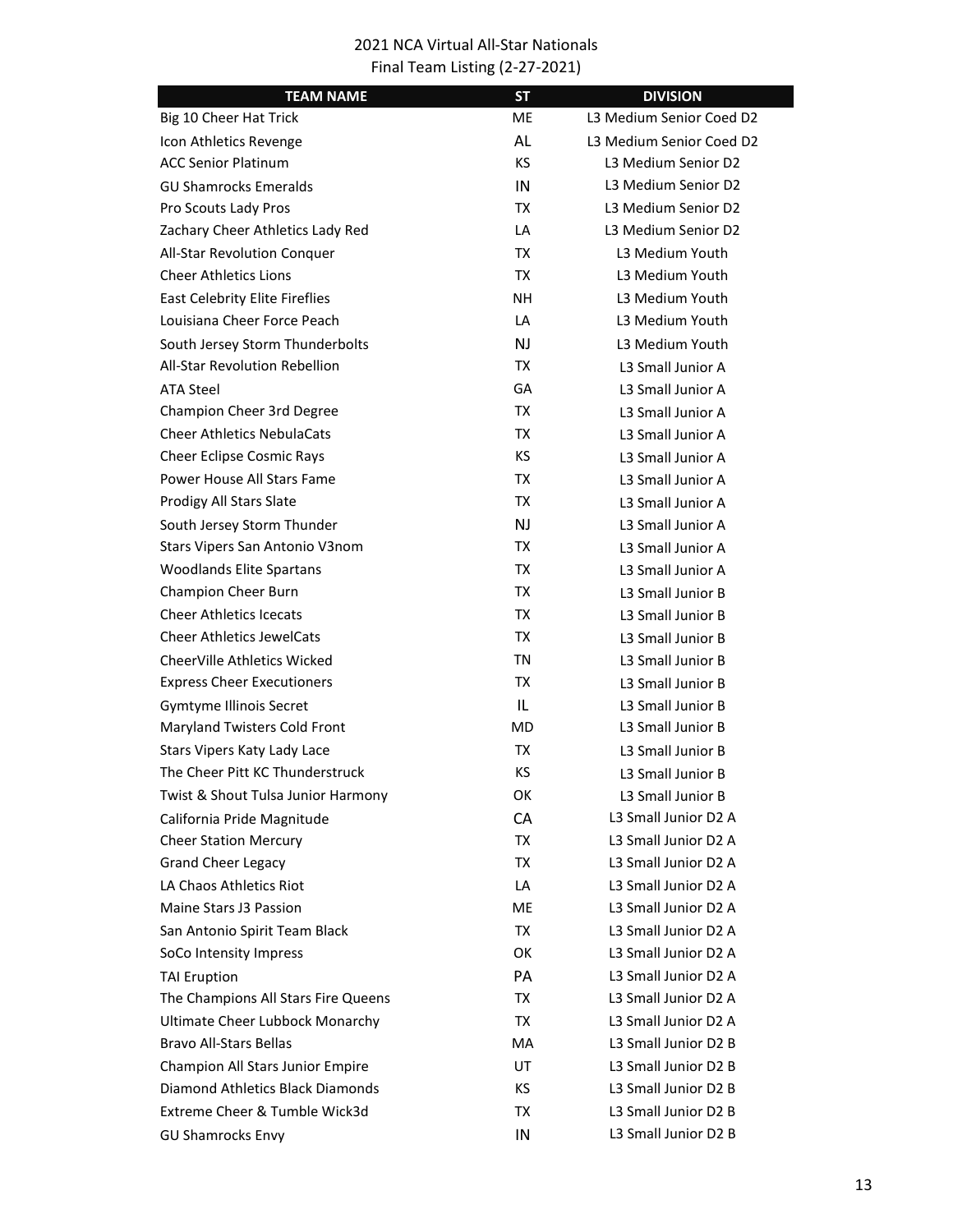| <b>TEAM NAME</b>                            | <b>ST</b> | <b>DIVISION</b>      |
|---------------------------------------------|-----------|----------------------|
| Karma Athletics Envy                        | TX        | L3 Small Junior D2 B |
| Knight Time Cheer J3ms                      | TX        | L3 Small Junior D2 B |
| LA Cheerz Allstarz Eclipse                  | LA        | L3 Small Junior D2 B |
| <b>Odyssey Cheer Company Arctic Crush</b>   | TX        | L3 Small Junior D2 B |
| <b>TexStar Athletics Shockwave</b>          | TX        | L3 Small Junior D2 B |
| <b>Thunder Extreme Strike</b>               | TX        | L3 Small Junior D2 B |
| United Elite Lady Generals                  | <b>KY</b> | L3 Small Junior D2 B |
| Alliance Cheer Elite Renegades              | ТX        | L3 Small Junior D2 C |
| Flip & Twist All-Stars Electric             | CA        | L3 Small Junior D2 C |
| Georgia All Stars J-Fab                     | GA        | L3 Small Junior D2 C |
| <b>KO Cheer Obsession</b>                   | TX        | L3 Small Junior D2 C |
| Liberty All Stars Divas                     | <b>NJ</b> | L3 Small Junior D2 C |
| Luxe Cheer Lady Luxe                        | <b>OK</b> | L3 Small Junior D2 C |
| Royal Athletics Royal Dynasty               | LA        | L3 Small Junior D2 C |
| <b>Texas Cheer Force Elite Fierce</b>       | ТX        | L3 Small Junior D2 C |
| Titan Athletic All Stars Ignite             | LA        | L3 Small Junior D2 C |
| Twin City All Stars Rebels                  | TX        | L3 Small Junior D2 C |
| <b>Victorious Elite Avengers</b>            | <b>CA</b> | L3 Small Junior D2 C |
| Cheer South All-Stars Fierce Divas          | GΑ        | L3 Small Junior D2 D |
| Cheer-riffic Techniques Jr. Claws           | TX        | L3 Small Junior D2 D |
| Gem City Jags                               | OН        | L3 Small Junior D2 D |
| Hallsville Academy Allstars Junior Reign    | TX        | L3 Small Junior D2 D |
| Kinetic All Star Cheer Surge                | CO        | L3 Small Junior D2 D |
| Pro Cheer Maine Black Widows                | <b>ME</b> | L3 Small Junior D2 D |
| Spirit Athletics Gems Jade                  | ТX        | L3 Small Junior D2 D |
| <b>Texas Empire Revenge</b>                 | TX        | L3 Small Junior D2 D |
| <b>Caliber Cheer Starz Eclipse</b>          | ТX        | L3 Small Junior D2 E |
| <b>Chaos Elite Illusion</b>                 | AZ        | L3 Small Junior D2 E |
| Cheer Factory Karma                         | ТX        | L3 Small Junior D2 E |
| Needville Allstar Cheer Extreme Platinum    | ТX        | L3 Small Junior D2 E |
| Northwest Power Athletics Eclypse           | <b>WA</b> | L3 Small Junior D2 E |
| Spring Creek Athletics Courage              | TX        | L3 Small Junior D2 E |
| Texas Cheer Allstars Fast n Furious         | TX        | L3 Small Junior D2 E |
| Valley All-Stars Infinity                   | TX        | L3 Small Junior D2 E |
| Victory Vipers Legendary Ladies             | TX        | L3 Small Junior D2 E |
| Arizona Element Elite Lady Lithium          | AZ        | L3 Small Senior A    |
| Central Jersey All Stars Knockout           | <b>NJ</b> | L3 Small Senior A    |
| Gymtyme Illinois Vixen                      | IL        | L3 Small Senior A    |
| <b>KC Cheer Flawless</b>                    | KS        | L3 Small Senior A    |
| Prodigy All Stars Blue Flame                | TX        | L3 Small Senior A    |
| The California All Stars - Ontario Platinum | CA        | L3 Small Senior A    |
| Top Gun All Stars Pink Assassins            | FL.       | L3 Small Senior A    |
| <b>Cheer Athletics LunaCats</b>             | TX        | L3 Small Senior B    |
| Excite Gym and Cheer Fierce                 | TX        | L3 Small Senior B    |
| Fusion All Stars Kryptonite                 | UT        | L3 Small Senior B    |
| Pacific Coast Magic - Irvine Scarlet        | CA        | L3 Small Senior B    |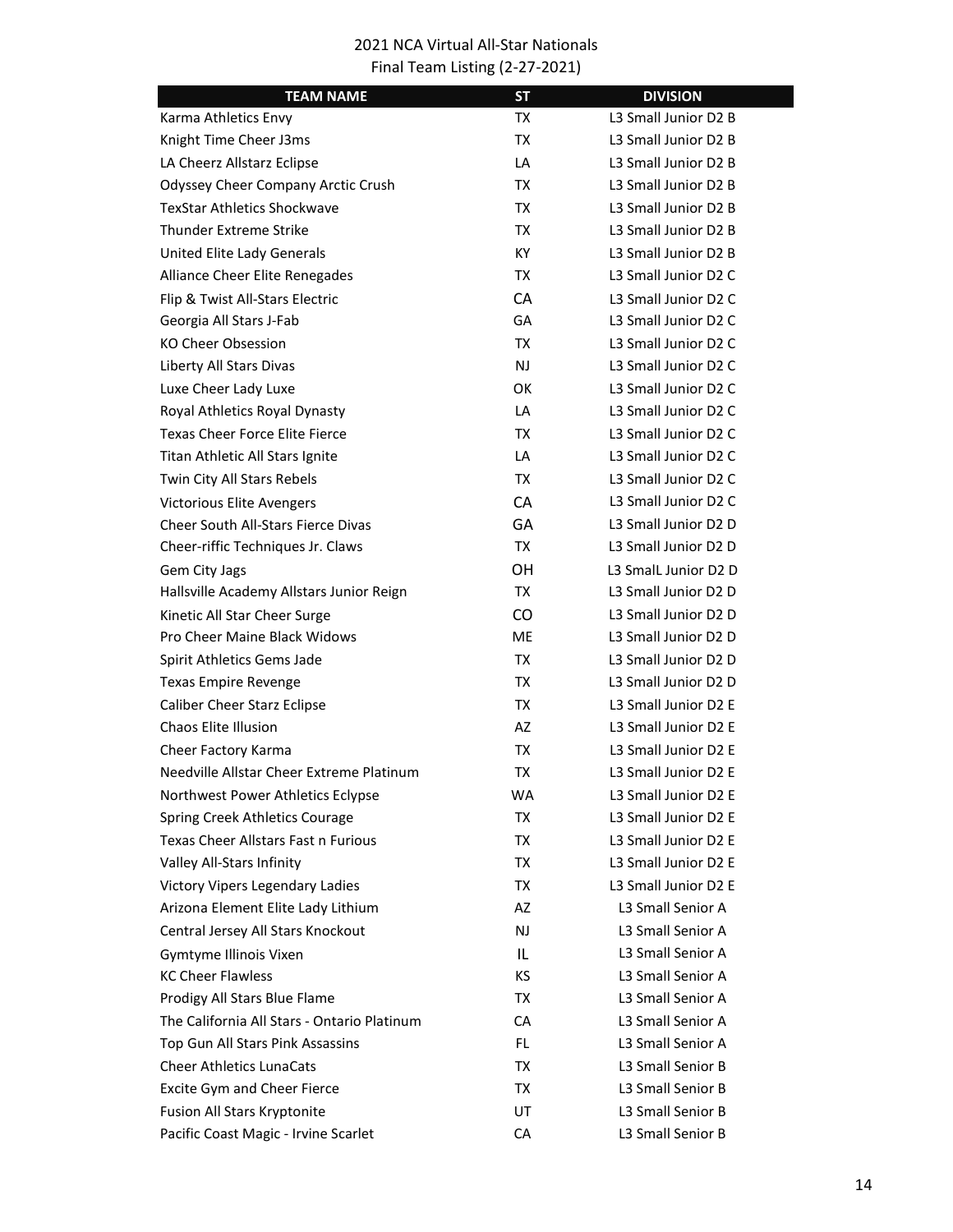| <b>TEAM NAME</b>                             | <b>ST</b> | <b>DIVISION</b>             |
|----------------------------------------------|-----------|-----------------------------|
| Spirit Xtreme Intensity                      | ТX        | L3 Small Senior B           |
| The California All Stars- San Marcos Justice | СA        | L3 Small Senior B           |
| Twist & Shout Norman Senior Loyalty          | ОΚ        | L3 Small Senior B           |
| Rockstar Cheer Smashing Pumpkins             | <b>SC</b> | L3 Small Senior Coed        |
| Rockstar Cheer Arizona Journey               | AZ        | L3 Small Senior Coed        |
| South Bay Divas - Upland C3                  | CA        | L3 Small Senior Coed        |
| The California All Stars - Camarillo Code 3  | <b>CA</b> | <b>L3 Small Senior Coed</b> |
| <b>Alliance Cheer Elite Riot</b>             | TX        | L3 Small Senior Coed D2     |
| Apex Cheer Titanium                          | TX        | L3 Small Senior Coed D2     |
| California Pride Blackout                    | <b>CA</b> | L3 Small Senior Coed D2     |
| Cheer Factory Reign                          | TX        | L3 Small Senior Coed D2     |
| Cheer-riffic Techniques Claws                | <b>TX</b> | L3 Small Senior Coed D2     |
| Chico Cheer All Stars Blackout               | <b>CA</b> | L3 Small Senior Coed D2     |
| <b>Fusion Athletics Reckless</b>             | КS        | L3 Small Senior Coed D2     |
| <b>Gold Rush Elite Fugitives</b>             | AZ        | L3 Small Senior Coed D2     |
| Nash Jem Elite All Stars                     | <b>MO</b> | L3 Small Senior Coed D2     |
| Reign Elite Cheer Reign Elite Dynasty        | CA        | L3 Small Senior Coed D2     |
| San Antonio Spirit Team Jade                 | TX        | L3 Small Senior Coed D2     |
| West Coast Fame Allstars Mafia               | <b>CA</b> | L3 Small Senior Coed D2     |
| <b>Xtreme Athletics Generals</b>             | LA        | L3 Small Senior Coed D2     |
| Blue Storm Athletics Lady Vortex             | OН        | L3 Small Senior D2 A        |
| Desert Elite Mavericks Rage                  | <b>CA</b> | L3 Small Senior D2 A        |
| <b>Express Cheer Fre3ze</b>                  | ТX        | L3 Small Senior D2 A        |
| <b>Fierce Allstars Chiefs</b>                | KS        | L3 Small Senior D2 A        |
| Georgia All Stars Dangerous                  | GA        | L3 Small Senior D2 A        |
| Show Me Athletics Fame                       | MO.       | L3 Small Senior D2 A        |
| Spirit Athletics Gems Diamonds               | TX        | L3 Small Senior D2 A        |
| Texas Allstar Cheer and Dance Lady Reign     | ТX        | L3 Small Senior D2 A        |
| Titan Athletic All Stars Inferno             | LA        | L3 Small Senior D2 A        |
| Westside Cougars All Stars Steel Queens      | IN        | L3 Small Senior D2 A        |
| <b>ACE Smoke</b>                             | ТX        | L3 Small Senior D2 B        |
| All Star Rebels Reckless                     | PA        | L3 Small Senior D2 B        |
| Biron Elite Cheer Royal Sharks               | TX        | L3 Small Senior D2 B        |
| <b>Champion Cheernastics Sapphire</b>        | LA        | L3 Small Senior D2 B        |
| <b>Forever Xclusive Victress</b>             | СA        | L3 Small Senior D2 B        |
| <b>NFINITE All Stars Code Black</b>          | NJ        | L3 Small Senior D2 B        |
| North Star Allstars Lady Ice                 | АK        | L3 Small Senior D2 B        |
| Raider Xtreme Lady Mystic                    | TX        | L3 Small Senior D2 B        |
| SoCo Intensity Ignite                        | OK        | L3 Small Senior D2 B        |
| Texas Empire Wicked                          | TX        | L3 Small Senior D2 B        |
| <b>Trinity All Stars Onyx</b>                | TX        | L3 Small Senior D2 B        |
| T's Tumbling Platinum Starz                  | TX        | L3 Small Senior D2 B        |
| <b>Cheer Athletics NovaCats</b>              | TX        | L3 Small Youth A            |
| <b>Cheer Force Arkansas Covert</b>           | AR        | L3 Small Youth A            |
| <b>Fusion All-Stars Flash</b>                | UT        | L3 Small Youth A            |
| <b>ICE Thunderbolts</b>                      | IL        | L3 Small Youth A            |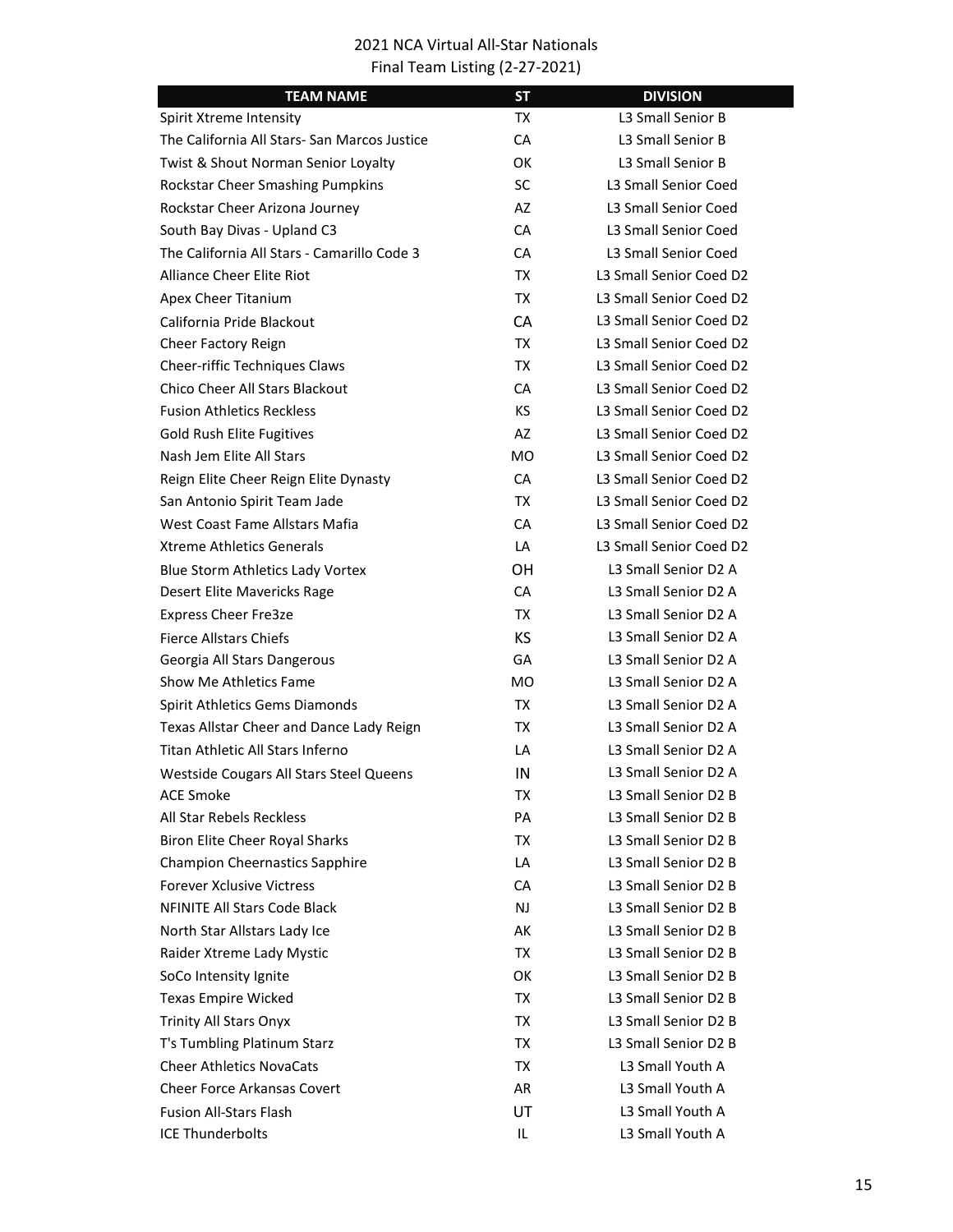| <b>TEAM NAME</b>                                  | <b>ST</b> | <b>DIVISION</b>              |
|---------------------------------------------------|-----------|------------------------------|
| <b>iNFINITI Athletics Chrome</b>                  | AR        | L3 Small Youth A             |
| Maryland Twisters Weather Kids                    | <b>MD</b> | L3 Small Youth A             |
| Pacific Coast Magic - Irvine Divine               | CA        | L3 Small Youth A             |
| Prodigy All Stars Electric                        | TX        | L3 Small Youth A             |
| <b>Stars Vipers Katy Mambacitas</b>               | TX        | L3 Small Youth A             |
| World Cup Little Dippers                          | NJ.       | L3 Small Youth A             |
| <b>Cheer Athletics ElectriCats</b>                | TX        | L3 Small Youth B             |
| <b>Cheer Central Suns Dazzle</b>                  | CO        | L3 Small Youth B             |
| <b>Elite Cheer Starlites</b>                      | <b>NE</b> | L3 Small Youth B             |
| Palm Beach Lightning Aqua                         | FL.       | L3 Small Youth B             |
| Pro Spirit Nitro                                  | TX        | L3 Small Youth B             |
| <b>Rival Athletics Storm</b>                      | UT        | L3 Small Youth B             |
| Stars Vipers San Antonio Hydra 3                  | TX        | L3 Small Youth B             |
| Twist & Shout Edmond Youth Wonder                 | OK        | L3 Small Youth B             |
| <b>Woodlands Elite Stealth</b>                    | TX        | L3 Small Youth B             |
| <b>Alliance Cheer Elite Bombshells</b>            | TX        | L3 Small Youth D2            |
| <b>Bannons Cheer Force Rebels</b>                 | TX        | L3 Small Youth D2            |
| Champion All Stars Golden Girls                   | <b>UT</b> | L3 Small Youth D2            |
| Corpus Christi All Stars Mako Sharks 3.0          | ТX        | L3 Small Youth D2            |
| Northern Lights All Stars Rubies                  | <b>NH</b> | L3 Small Youth D2            |
| Rebelz Cheer Rampage                              | TX        | L3 Small Youth D2            |
| Valley Cheer Elite Ignite                         | TX        | L3 Small Youth D2            |
| Vegas Empire Athletics Rampage                    | NV        | L3 Small Youth D2            |
| Chi-Town CATS Showstoppers                        | IL        | L3.2 Junior - PREP           |
| Storm All Stars Lightning                         | TX        | L3.2 Senior - PREP           |
| <b>Texas Allstar Cheer and Dance Black Ice</b>    | TX        | L3.2 Senior - PREP           |
| Technique Gems Glitter Girls                      | IL.       | L3.2 Youth - PREP            |
| <b>Cheer Athletics Tigers</b>                     | TX        | L4 - U17                     |
| Cheer Extreme Legends                             | NС        | L4 - U17                     |
| Excite Gym and Cheer Shock                        | ТX        | L4 - U17                     |
| South Jersey Storm Earthquakes                    | NJ        | L4 - U17                     |
| Top Gun All Stars Wrath                           | AZ        | $L4 - U17$                   |
| <b>ACX Juicy Jags</b>                             | <b>SC</b> | L4 - U17 Coed                |
| Louisiana Cheer Force Fire                        | LA        | L4 - U17 Coed                |
| Pro Spirit Cobalt                                 | TX        | L4 - U17 Coed                |
| Twist & Shout Tulsa Junior Justice                | OK        | L4 - U17 Coed                |
| Cheer Athletics Lady Prodigy                      | <b>NC</b> | $L4 - U19$                   |
| Team Illinois Cheer Black Sparkle                 | IL.       | L4 - U19                     |
| Rogue Athletics - SFV SWAT                        | СA        | L4 - U19 Coed                |
| <b>Competitive Edge Training Academy Generals</b> | LA        | L4 - U19 Coed - Non-Building |
| Cheerletics Royalty Miss Lash                     | MA        | L4 International Open        |
| Louisiana Cheer Force Twilight                    | LA        | L4 International Open        |
| Northern Lights All Stars Diamonds                | <b>NH</b> | L4 International Open        |
| <b>Rock Solid All Stars Saviors</b>               | FL        | L4 International Open        |
| <b>Wicked Elite Rose</b>                          | IL        | L4 International Open        |
| Allstar Cheerleaders Legacy Legendz               | w Zeala   | L4 International Open Coed   |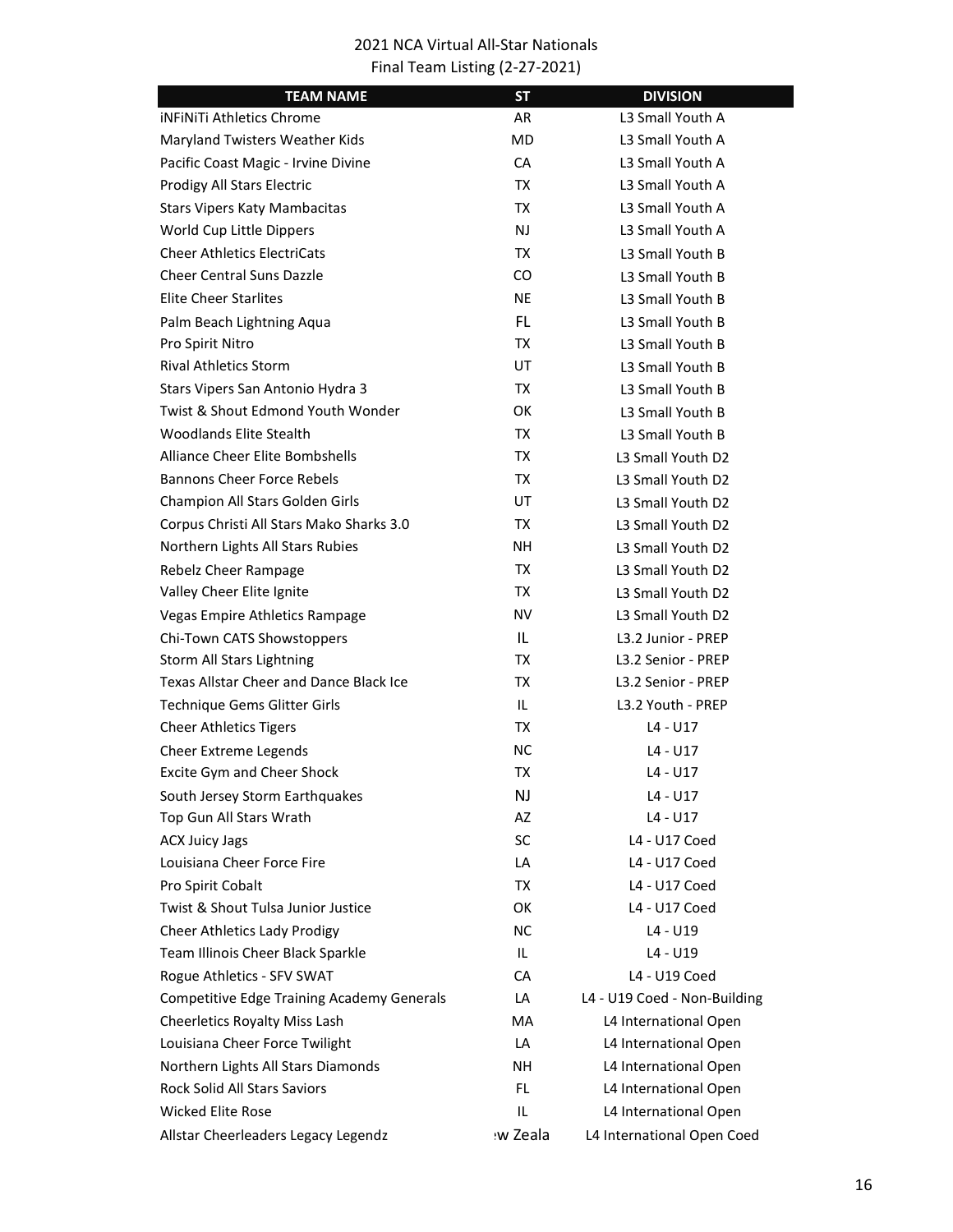| <b>TEAM NAME</b>                            | <b>ST</b>      | <b>DIVISION</b>            |
|---------------------------------------------|----------------|----------------------------|
| Chaos Elite Insidious                       | AZ             | L4 International Open Coed |
| <b>Cheer Athletics ICe4</b>                 | CO             | L4 International Open Coed |
| <b>INFINITI Athletics Steel</b>             | <b>AR</b>      | L4 International Open Coed |
| Premier Performance Wrath                   | GA             | L4 International Open Coed |
| Xstreme Athletics Rage                      | LA             | L4 International Open Coed |
| <b>ACE Cheer Company Apaches</b>            | <b>AL</b>      | L4 Medium Junior A         |
| Cheer Athletics DynastyCats                 | <b>NC</b>      | L4 Medium Junior A         |
| Spirit of Texas Royal Gurlzz                | TX             | L4 Medium Junior A         |
| Stars Vipers San Antonio Boomslang          | ТX             | L4 Medium Junior A         |
| The California All Stars - Livermore Covert | CA             | L4 Medium Junior A         |
| The California All Stars - Ontario Sable    | CA             | L4 Medium Junior A         |
| Twist & Shout Edmond Junior Glory           | ОK             | L4 Medium Junior A         |
| <b>Cheer Athletics RubyCats</b>             | <b>TX</b>      | L4 Medium Junior B         |
| <b>Cheer Athletics Thundercats</b>          | <b>TX</b>      | L4 Medium Junior B         |
| <b>Fusion All Stars Rage</b>                | UT             | L4 Medium Junior B         |
| Macs Allstar Cheer Wicked                   | UT             | L4 Medium Junior B         |
| Prodigy All Stars Steel                     | TX             | L4 Medium Junior B         |
| <b>Rain Athletics Brellas</b>               | PA             | L4 Medium Junior B         |
| The California All Stars - Mesa Versace     | AZ             | L4 Medium Junior B         |
| <b>Woodlands Elite Majors</b>               | <b>TX</b>      | L4 Medium Junior B         |
| East Jersey Elite Black Diamonds            | N <sub>J</sub> | L4 Medium Junior D2        |
| <b>Vegas Empire Athletics Relentless</b>    | <b>NV</b>      | L4 Medium Junior D2        |
| <b>Cheer Athletics Sassycats</b>            | TX.            | L4 Medium Senior           |
| East Celebrity Elite - Hingham Lady Legends | MA             | L4 Medium Senior           |
| <b>GymTyme Allstars Blush</b>               | <b>KY</b>      | L4 Medium Senior           |
| <b>LA All Stars Icons</b>                   | PA             | L4 Medium Senior           |
| <b>Woodlands Elite Bombshells</b>           | <b>TX</b>      | L4 Medium Senior           |
| American Cheer Sr Red                       | CA             | L4 Medium Senior Coed      |
| <b>Cheer Athletics ObsidianCats</b>         | TX             | L4 Medium Senior Coed      |
| <b>CheerVille Athletics Venom</b>           | ΤN             | L4 Medium Senior Coed      |
| <b>ICE Halo</b>                             | IL             | L4 Medium Senior Coed      |
| The California All Stars - Livermore Swagg  | CA             | L4 Medium Senior Coed      |
| East Jersey Elite Blackout                  | <b>NJ</b>      | L4 Medium Senior Coed D2   |
| Modern American Cheer Clarity               | TX             | L4 Medium Senior Coed D2   |
| <b>National Stars Solstice</b>              | GA             | L4 Medium Senior Coed D2   |
| Valley Cheer Elite Makenna                  | TX             | L4 Medium Senior Coed D2   |
| <b>Oregon Dream Teams Vanity</b>            | 0R             | L4 Medium Senior D2        |
| Reign Athletics Lady Reign                  | OK             | L4 Medium Senior D2        |
| Renegade All Stars Fatal 4                  | ID             | L4 Medium Senior D2        |
| The Champions All Stars Fuel                | ТX             | L4 Medium Senior D2        |
| <b>Titanium Force Cheer Code Black</b>      | IL             | L4 Medium Senior D2        |
| <b>Cheer Athletics WonderKatz</b>           | ТX             | L4 Medium Youth            |
| Woodlands Elite Bombsquad                   | TX             | L4 Medium Youth            |
| Laredo All American Starlites               | TX             | L4 Senior - Non-Building   |
| <b>Pyramid Athletics Queens</b>             | CA             | L4 Senior - Non-Building   |
| Wylie Elite Diamonds                        | ТX             | L4 Senior - Non-Building   |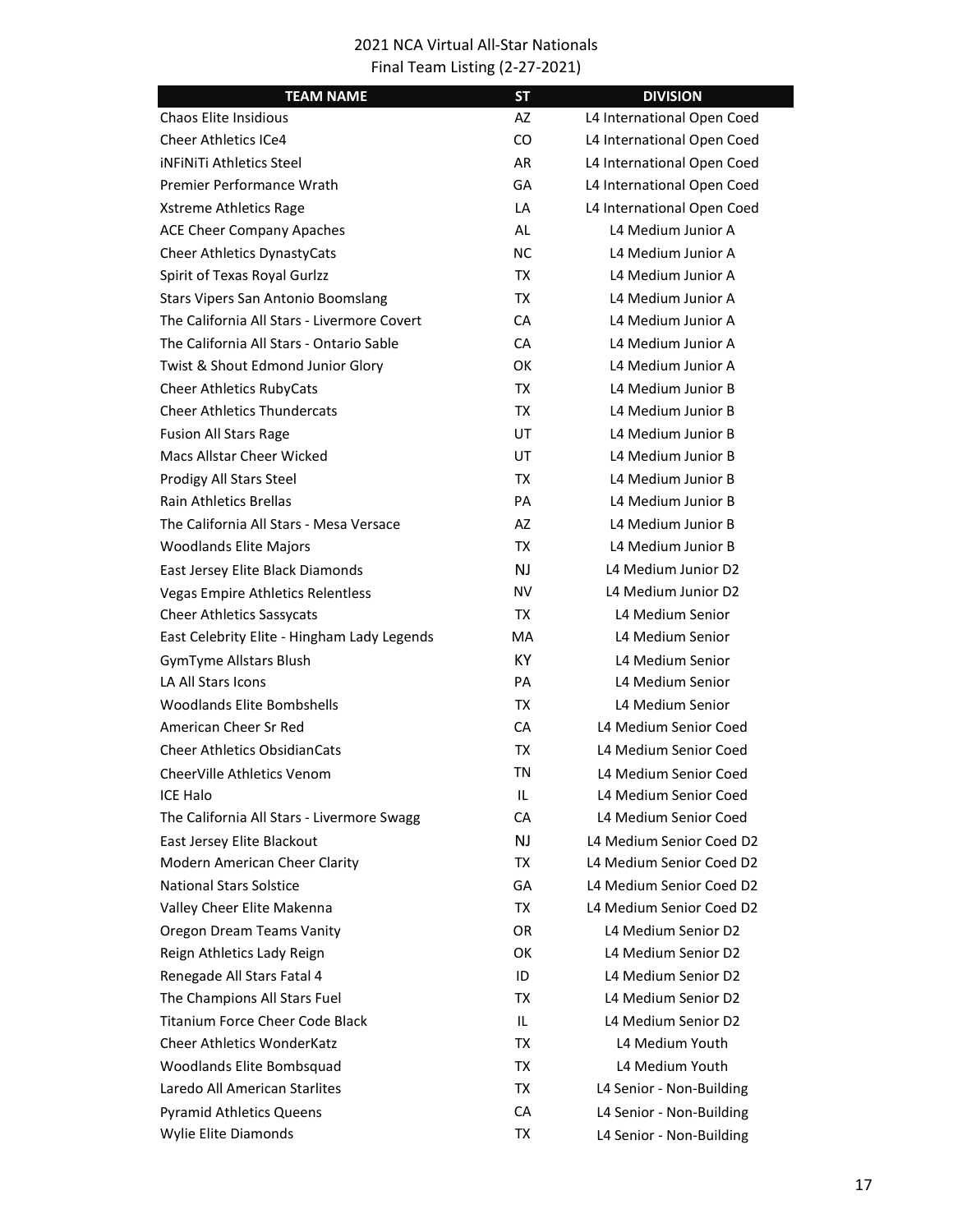| <b>TEAM NAME</b>                           | <b>ST</b>      | <b>DIVISION</b>      |
|--------------------------------------------|----------------|----------------------|
| Spotlight Studios North Star Sirius        | ID             | L4 Senior Open       |
| <b>Stars Vipers Katy Strike</b>            | TX             | L4 Senior Open       |
| Cheer Factory Royalty                      | TX             | L4 Senior Open D2    |
| Kinetic All Star Cheer Revenge             | CO.            | L4 Senior Open D2    |
| <b>Champion Cheer Fusion</b>               | TX             | L4 Small Junior A    |
| <b>Cheer Athletics Bengals</b>             | TX             | L4 Small Junior A    |
| <b>Express Cheer Exclusive</b>             | TX             | L4 Small Junior A    |
| ICE 4tex                                   | IL             | L4 Small Junior A    |
| iNFiNiTi Athletics Platinum                | AR             | L4 Small Junior A    |
| New Jersey Spirit Explosion Fantastic 4    | <b>NJ</b>      | L4 Small Junior A    |
| <b>Rival Athletics Revenge</b>             | UT             | L4 Small Junior A    |
| <b>All-Star Revolution Pride</b>           | TX             | L4 Small Junior B    |
| Arizona Element Elite Carbon Crush         | AZ             | L4 Small Junior B    |
| CheerVille Athletics Mystique              | KY.            | 14 Small Junior B    |
| <b>KC Cheer Finesse</b>                    | KS.            | L4 Small Junior B    |
| Maryland Twisters Fierce Winds             | MD             | L4 Small Junior B    |
| Rockstar Cheer Rhode Island Juvenile       | R <sub>1</sub> | L4 Small Junior B    |
| South Bay Divas J-Bling                    | СA             | L4 Small Junior B    |
| Spirit Xtreme Glory                        | TX             | L4 Small Junior B    |
| <b>Woodlands Elite Commanders</b>          | TX             | L4 Small Junior B    |
| <b>Blue Storm Athletics Glacier Girls</b>  | OН             | L4 Small Junior D2 A |
| Island Elite Royal RipTide                 | HI             | L4 Small Junior D2 A |
| Las Vegas Elements Heatwave                | NV             | L4 Small Junior D2 A |
| <b>Liberty Cheer Patriots</b>              | TX             | L4 Small Junior D2 A |
| Rebelz Cheer Rebellion                     | TX             | L4 Small Junior D2 A |
| Southern Athletics Punches                 | <b>MS</b>      | L4 Small Junior D2 A |
| <b>Texas Allstar Cheer and Dance Shade</b> | TX             | 14 Small Junior D2 A |
| <b>Thunder Extreme Electric</b>            | TX             | L4 Small Junior D2 A |
| Valley Cheer Elite Titanium                | TX             | L4 Small Junior D2 A |
| Big 10 Cheer Force                         | МE             | L4 Small Junior D2 B |
| <b>Cheers &amp; More Rubies</b>            | OK             | L4 Small Junior D2 B |
| Elite All Stars of Maine Fierce Force      | ME             | L4 Small Junior D2 B |
| <b>GU Shamrocks 4 Leaf Clovers</b>         | IN             | L4 Small Junior D2 B |
| <b>Island Allstars J4 Aviators</b>         | FL.            | L4 Small Junior D2 B |
| LA Cheerz Allstarz Scarlet                 | LA             | L4 Small Junior D2 B |
| Northern Lights All Stars Halos            | NΗ             | L4 Small Junior D2 B |
| PowerHouse Athletics Purple Reign          | TX             | L4 Small Junior D2 B |
| SoCo Intensity Inferno                     | OK             | L4 Small Junior D2 B |
| West Coast Rush Royalty                    | <b>CA</b>      | L4 Small Junior D2 B |
| Central Jersey All Stars Miss Fury         | NJ             | L4 Small Senior A    |
| <b>Cheer Athletics GalactiCats</b>         | TX             | L4 Small Senior A    |
| Golden Elite All Stars Senior Shine        | CA             | L4 Small Senior A    |
| ICE Lady Shade                             | IL             | L4 Small Senior A    |
| Rockstar Cheer Atlanta EnVogue             | GA             | L4 Small Senior A    |
| The California All Stars - Mesa Classics   | AZ             | L4 Small Senior A    |
| Twist & Shout Edmond Senior Soul           | OK             | L4 Small Senior A    |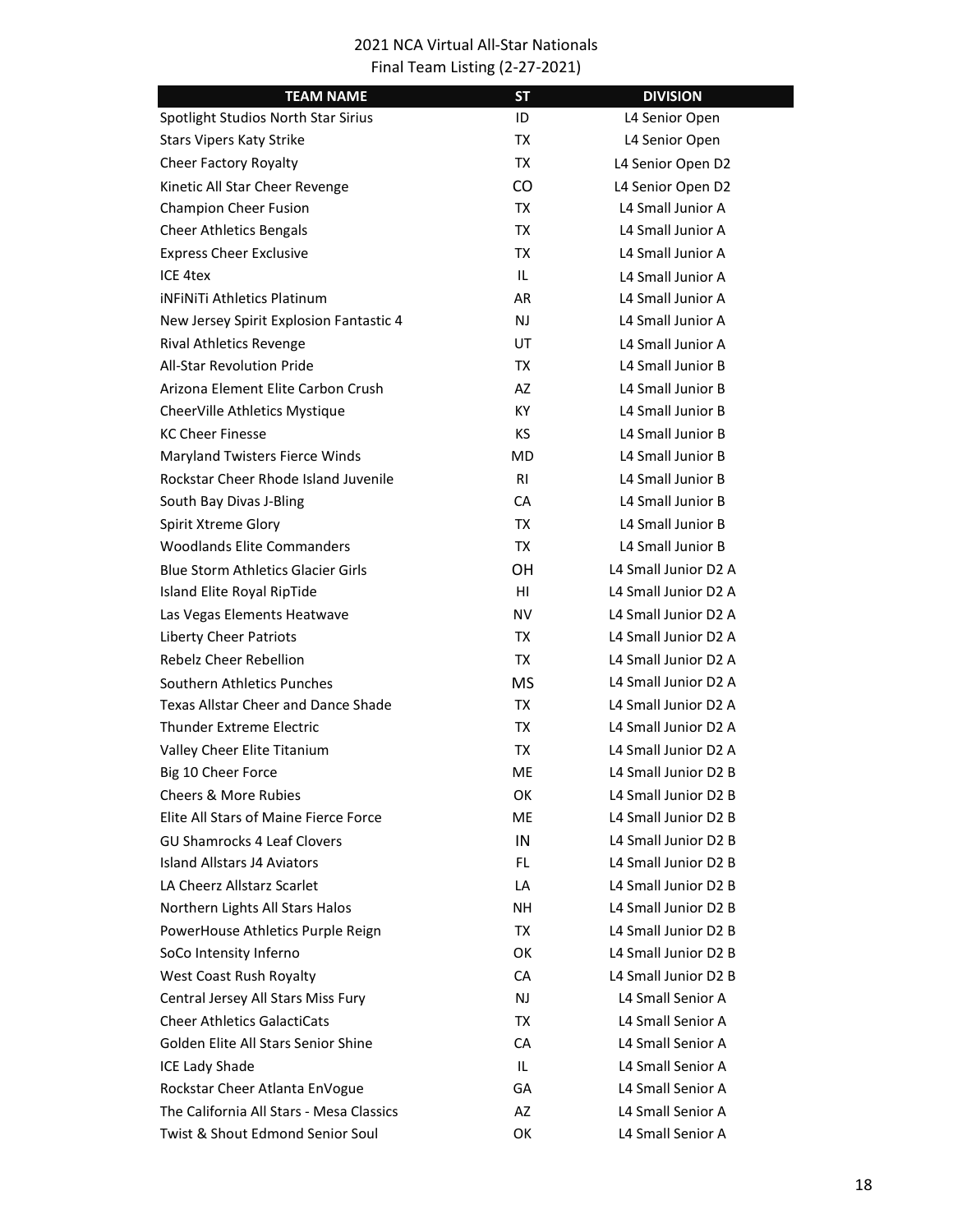| <b>TEAM NAME</b>                                | <b>ST</b> | <b>DIVISION</b>         |
|-------------------------------------------------|-----------|-------------------------|
| <b>Cheer Athletics Saxy Cats</b>                | MО        | L4 Small Senior B       |
| Excite Gym and Cheer Crush                      | TX        | L4 Small Senior B       |
| <b>KC Cheer Fortune</b>                         | KS.       | L4 Small Senior B       |
| Louisiana Rebel All Stars Redemption            | LA        | L4 Small Senior B       |
| <b>Maryland Twisters Sirens</b>                 | MD        | L4 Small Senior B       |
| Spirit of Texas Royal Queens                    | TX        | L4 Small Senior B       |
| Spirit Xtreme Loyalty                           | TX        | L4 Small Senior B       |
| The Stingray All Stars Sapphire                 | GA        | L4 Small Senior B       |
| <b>Cheer Athletics Swagcats</b>                 | TX        | L4 Small Senior Coed    |
| Cheer Eclipse Super Novas                       | KS.       | L4 Small Senior Coed    |
| The California All Stars - Las Vegas BlackJacks | NV        | L4 Small Senior Coed    |
| The Stingray All Stars Beach                    | FL.       | L4 Small Senior Coed    |
| <b>Woodlands Elite Apaches</b>                  | TX        | L4 Small Senior Coed    |
| California Pride Firestorm                      | CA        | L4 Small Senior Coed D2 |
| <b>Cheer South All-Stars Code Blue</b>          | GΑ        | L4 Small Senior Coed D2 |
| <b>Cheer Station Flyers</b>                     | TX        | L4 Small Senior Coed D2 |
| Corpus Christi All Stars Great White Sharks     | TX        | L4 Small Senior Coed D2 |
| Diamond Athletics Senior Royalty                | <b>KS</b> | L4 Small Senior Coed D2 |
| <b>Excel Gymnastics Wildfire</b>                | AK        | L4 Small Senior Coed D2 |
| Extreme Cheer & Tumble Karma                    | TX        | L4 Small Senior Coed D2 |
| Flip & Twist All-Stars Steel                    | <b>CA</b> | L4 Small Senior Coed D2 |
| Liberty Cheer Freedom                           | TX        | L4 Small Senior Coed D2 |
| Northern Extreme Athletics Obsession            | WI        | L4 Small Senior Coed D2 |
| <b>Outlaw Cheer Company Rangers</b>             | TX        | L4 Small Senior Coed D2 |
| Rebels Elite Moonlight                          | CA        | L4 Small Senior Coed D2 |
| Spirit Too Code Black                           | <b>CT</b> | L4 Small Senior Coed D2 |
| All Star Patriots Odyssey                       | <b>MO</b> | L4 Small Senior D2 A    |
| <b>Bravo All-Stars Royals</b>                   | <b>MA</b> | L4 Small Senior D2 A    |
| Georgia All Stars Imperious                     | GA        | L4 Small Senior D2 A    |
| Interactive Academy Infinity                    | IN        | L4 Small Senior D2 A    |
| Louisiana Powerhouse Royal                      | LA        | L4 Small Senior D2 A    |
| <b>Texas Elite Roulette's</b>                   | TX        | L4 Small Senior D2 A    |
| Twin City All Stars Rampage                     | TX        | L4 Small Senior D2 A    |
| Chaos Elite iNvy                                | AZ        | L4 Small Senior D2 B    |
| Crowned Elite Athletics Royal Legacy            | GA        | L4 Small Senior D2 B    |
| Knight Time Cheer Force                         | TX        | L4 Small Senior D2 B    |
| Royal Athletics Royal Jewels                    | LA        | L4 Small Senior D2 B    |
| <b>TAI Ice Queens</b>                           | PA        | L4 Small Senior D2 B    |
| <b>Texas Cheer Allstars Maui</b>                | TX        | L4 Small Senior D2 B    |
| <b>TexStar Athletics Stealth</b>                | TX        | L4 Small Senior D2 B    |
| <b>Thunder Extreme Shock</b>                    | TX        | L4 Small Senior D2 B    |
| <b>Victorious Elite Allure</b>                  | <b>CA</b> | L4 Small Senior D2 B    |
| <b>Cheer Central Suns Wildfire</b>              | CO.       | L4 Small Youth          |
| <b>Cheer Station Chiefs</b>                     | TX        | L4 Small Youth          |
| Cheerletics Royalty Lemonade                    | MA        | L4 Small Youth          |
| <b>GymTyme Allstars Heart</b>                   | KY        | L4 Small Youth          |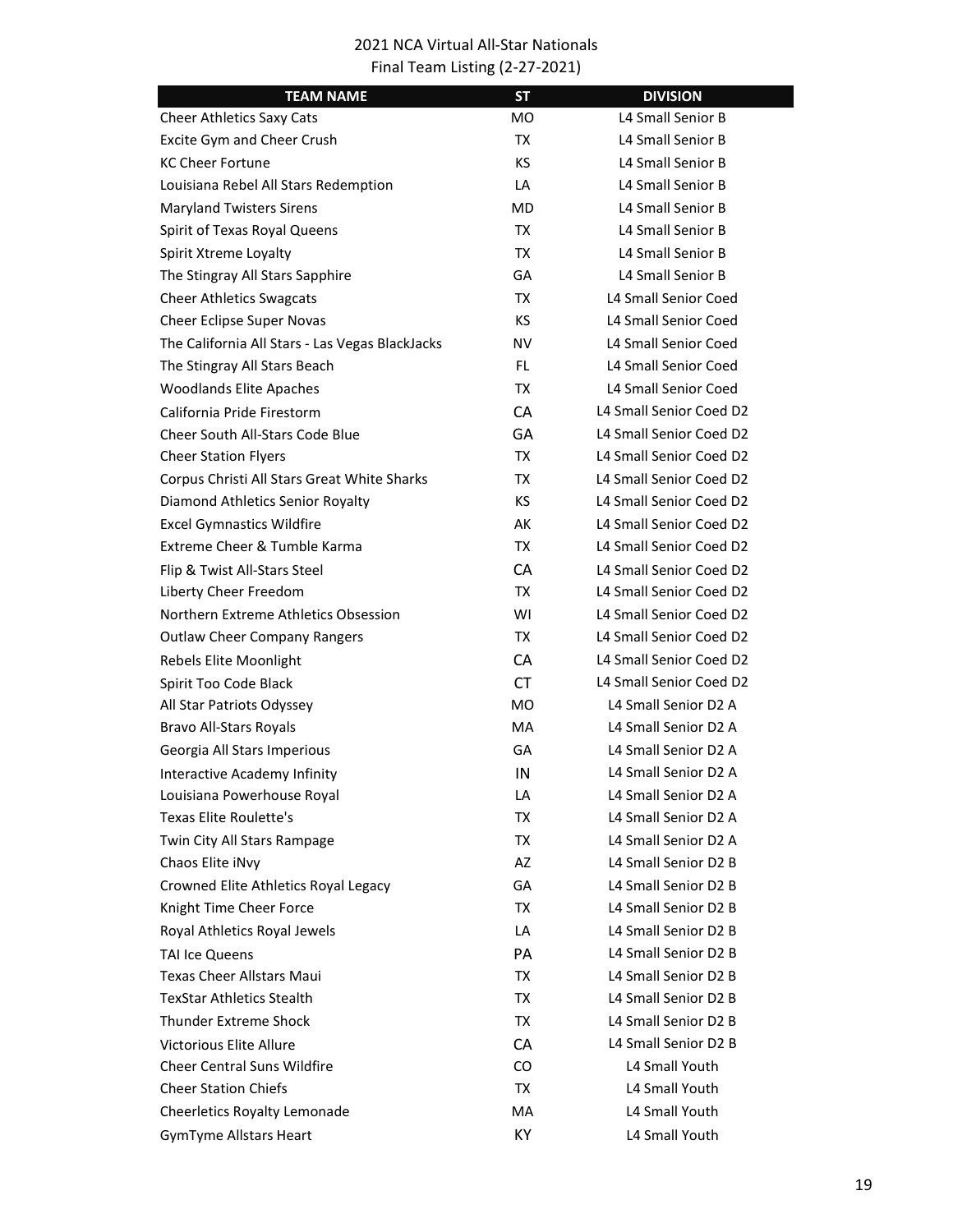| <b>TEAM NAME</b>                              | <b>ST</b>      | <b>DIVISION</b>            |
|-----------------------------------------------|----------------|----------------------------|
| Maryland Twisters Halo                        | MD.            | L4 Small Youth             |
| Top Gun All Stars Halo4                       | FL.            | L4 Small Youth             |
| Champion Cheer Lightning                      | TX             | L4.2 Medium Senior         |
| <b>Cheer Athletics CrownCats</b>              | NC.            | L4.2 Medium Senior         |
| Cheer Extreme - Raleigh Bombshells            | NC.            | L4.2 Medium Senior         |
| East Celebrity Elite Rebels                   | NΗ             | L4.2 Medium Senior         |
| <b>Express Cheer Exceptional</b>              | TX             | L4.2 Medium Senior         |
| ATA Oxygen                                    | GA             | L4.2 Medium Senior Coed    |
| <b>Cheer Central Suns Caliente</b>            | CO.            | L4.2 Medium Senior Coed    |
| Cheer Extreme - Raleigh Angels                | <b>NC</b>      | L4.2 Medium Senior Coed    |
| Las Vegas All Stars Jade                      | NV             | L4.2 Medium Senior Coed D2 |
| All 4 Cheer Phoenix                           | TX             | L4.2 Medium Senior D2      |
| <b>Cheer UP Athletics Wicked</b>              | R <sub>l</sub> | L4.2 Medium Senior D2      |
| Victorious Elite Eclipse                      | <b>CA</b>      | L4.2 Medium Senior D2      |
| <b>Cheer Central Suns Solitas</b>             | CO.            | L4.2 Senior - Non-Building |
| <b>GymTyme Allstars Miss Silver</b>           | KY.            | L4.2 Small Senior          |
| Gymtyme Illinois Spark                        | IL             | L4.2 Small Senior          |
| <b>iNFINITI Athletics Cobalt</b>              | AR             | L4.2 Small Senior          |
| <b>Rain Athletics Electric</b>                | PA             | L4.2 Small Senior          |
| Rockstar Cheer New Jersey Migos               | <b>NJ</b>      | L4.2 Small Senior          |
| Rockstar Cheer Rhode Island The Temptations   | RI             | L4.2 Small Senior          |
| Twist & Shout Edmond Senior Desire            | ОΚ             | L4.2 Small Senior          |
| Arizona Element Elite Black Gold              | AZ             | L4.2 Small Senior Coed     |
| Core Athletix Obsession                       | <b>NY</b>      | L4.2 Small Senior Coed     |
| Golden Elite All Stars Black Diamond          | CA             | L4.2 Small Senior Coed     |
| Power House All Stars Invincible              | TX             | L4.2 Small Senior Coed     |
| Pro Spirit Chrome                             | TX             | L4.2 Small Senior Coed     |
| Rogue Athletics - SFV Bomb Squad              | CA             | L4.2 Small Senior Coed     |
| Chaos Elite Infinity                          | AZ             | L4.2 Small Senior Coed D2  |
| Luxe Cheer Reign                              | ОΚ             | L4.2 Small Senior Coed D2  |
| Northern Lights All Stars Emeralds            | NΗ             | L4.2 Small Senior Coed D2  |
| Rebelz Cheer Renegade                         | <b>TX</b>      | L4.2 Small Senior Coed D2  |
| <b>Tualatin Cheer All-Stars</b>               | OR.            | L4.2 Small Senior Coed D2  |
| Champion All Stars Lady Legacy                | UT             | L4.2 Small Senior D2       |
| <b>Cheer Explosion Heat</b>                   | TX             | L4.2 Small Senior D2       |
| Elite All Stars of Maine Lady Bullets         | МE             | L4.2 Small Senior D2       |
| Infinite Athletics Rouge                      | CA             | L4.2 Small Senior D2       |
| <b>Interactive Academy Radiance</b>           | IN             | L4.2 Small Senior D2       |
| <b>Thunder Extreme Force</b>                  | TX             | L4.2 Small Senior D2       |
| <b>Vegas Empire Athletics Dauntless</b>       | ΝV             | L4.2 Small Senior D2       |
| West Coast Rush Majesty                       | CA             | L4.2 Small Senior D2       |
| <b>Cheer Athletics Furycats</b>               | TX             | L5 Large Junior            |
| <b>Twist &amp; Shout Edmond Heart</b>         | ОΚ             | L5 Large Junior            |
| Cheer Extreme - Raleigh Kiwis                 | NC.            | L5 Large Junior Coed       |
| <b>KC Cheer Ferocious</b>                     | KS             | L5 Large Junior Coed       |
| The California All Stars - Las Vegas J-Spades | NV             | L5 Large Junior Coed       |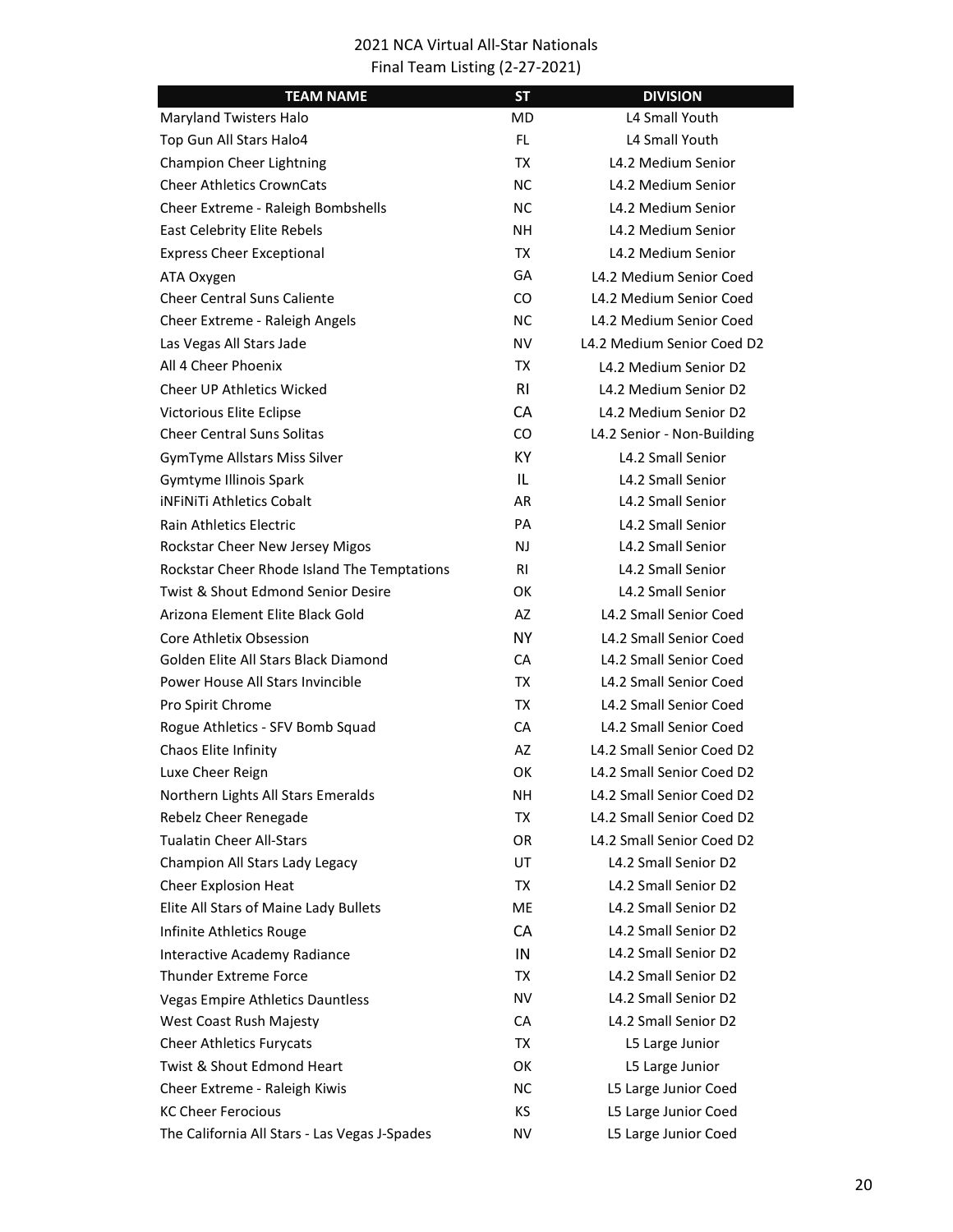| <b>TEAM NAME</b>                                | <b>ST</b> | <b>DIVISION</b>             |
|-------------------------------------------------|-----------|-----------------------------|
| Woodlands Elite SWAT                            | TX        | L5 Large Junior Coed        |
| East Celebrity Elite Royal 5                    | NΗ        | L5 Large Senior             |
| Maryland Twisters Virginia Quake                | <b>VA</b> | L5 Large Senior             |
| The California All Stars- San Marcos CoverGirls | CA        | L5 Large Senior             |
| <b>Wolfpack Senior Spice</b>                    | <b>SC</b> | L5 Large Senior             |
| <b>Cheer Athletics AlphaCats</b>                | OН        | L5 Large Senior Coed        |
| Prodigy All Stars Twilight                      | <b>TX</b> | L5 Large Senior Coed        |
| Southern Athletics Pride                        | <b>MS</b> | L5 Large Senior Coed        |
| Spirit of Texas Royal Guns                      | TX        | L5 Large Senior Coed        |
| The California All Stars - Livermore Live 5     | <b>CA</b> | L5 Large Senior Coed        |
| Top Gun All Stars YOSO                          | FL.       | L5 Large Senior Coed        |
| World Cup Cosmic Rays                           | NJ        | L5 Large Senior Coed        |
| <b>TSC All Stars Black Diamonds</b>             | PA        | L5 Large Senior D2          |
| Virginia Royalty Athletics Reign                | VA        | L5 Large Senior D2          |
| Pyramid Athletics Cleopatra                     | CA        | L5 Senior - Non-Building    |
| Cheer Extreme Open 4                            | <b>NC</b> | L5 Senior Open              |
| Horizons All Stars Eclipse                      | TX        | L5 Senior Open              |
| Aspire Cheer Academy Force                      | IN        | L5 Senior Open Coed         |
| <b>Cheer Strike Venom</b>                       | <b>TX</b> | L5 Senior Open Coed         |
| Spotlight Studios North Star Orion              | ID        | L5 Senior Open Coed         |
| University Cheer Air Force Inc. Air Force One   | <b>TX</b> | L5 Senior Open Coed         |
| Champion Cheer Supernova                        | TX        | L5 Small Junior A           |
| <b>Cheer Athletics DiamondCats</b>              | TX        | L5 Small Junior A           |
| <b>Express Cheer Exotic</b>                     | TX        | L5 Small Junior A           |
| <b>Infinity Allstars Queens</b>                 | FL.       | L5 Small Junior A           |
| Rain Athletics Tsunami                          | PA        | L5 Small Junior A           |
| Rockstar Cheer New Jersey City Girls            | NJ        | L5 Small Junior A           |
| Stars Vipers San Antonio Diamondbacks           | TX        | L5 Small Junior A           |
| Woodlands Elite Jr. Ops                         | TX        | L5 Small Junior A           |
| <b>Cheer Athletics Snow Leopards</b>            | CO.       | L5 Small Junior B           |
| Rival Athletics Black Widow                     | UT        | L5 Small Junior B           |
| South Jersey Storm Lightning                    | NJ        | L5 Small Junior B           |
| <b>Tribe Cheer Smoke</b>                        | OK        | L5 Small Junior B           |
| World Cup Twinkles                              | NJ.       | L5 Small Junior B           |
| <b>ACX Crazy Jags</b>                           | SC        | L5 Small Junior Coed        |
| <b>ATA Crystal</b>                              | GA        | <b>L5 Small Junior Coed</b> |
| Central Jersey All Stars Gunsmoke               | NJ        | L5 Small Junior Coed        |
| East Celebrity Elite - Hingham Hot Shots        | MA        | L5 Small Junior Coed        |
| Macs Allstar Cheer Jr Starz                     | UT        | L5 Small Junior Coed        |
| Stars Vipers Katy Cobra Kai                     | TX        | L5 Small Junior Coed        |
| Top Gun All Stars JuCo                          | FL.       | <b>L5 Small Junior Coed</b> |
| Wolfpack Junior Ice                             | SC        | L5 Small Junior Coed        |
| <b>Cheer Craze Cat-5</b>                        | <b>NC</b> | L5 Small Junior Coed D2     |
| <b>Cheer Station J-Fly</b>                      | TX        | L5 Small Junior Coed D2     |
| Cheers & More Riot                              | OK        | L5 Small Junior Coed D2     |
| Maine Stars J5 Famous                           | ME        | L5 Small Junior Coed D2     |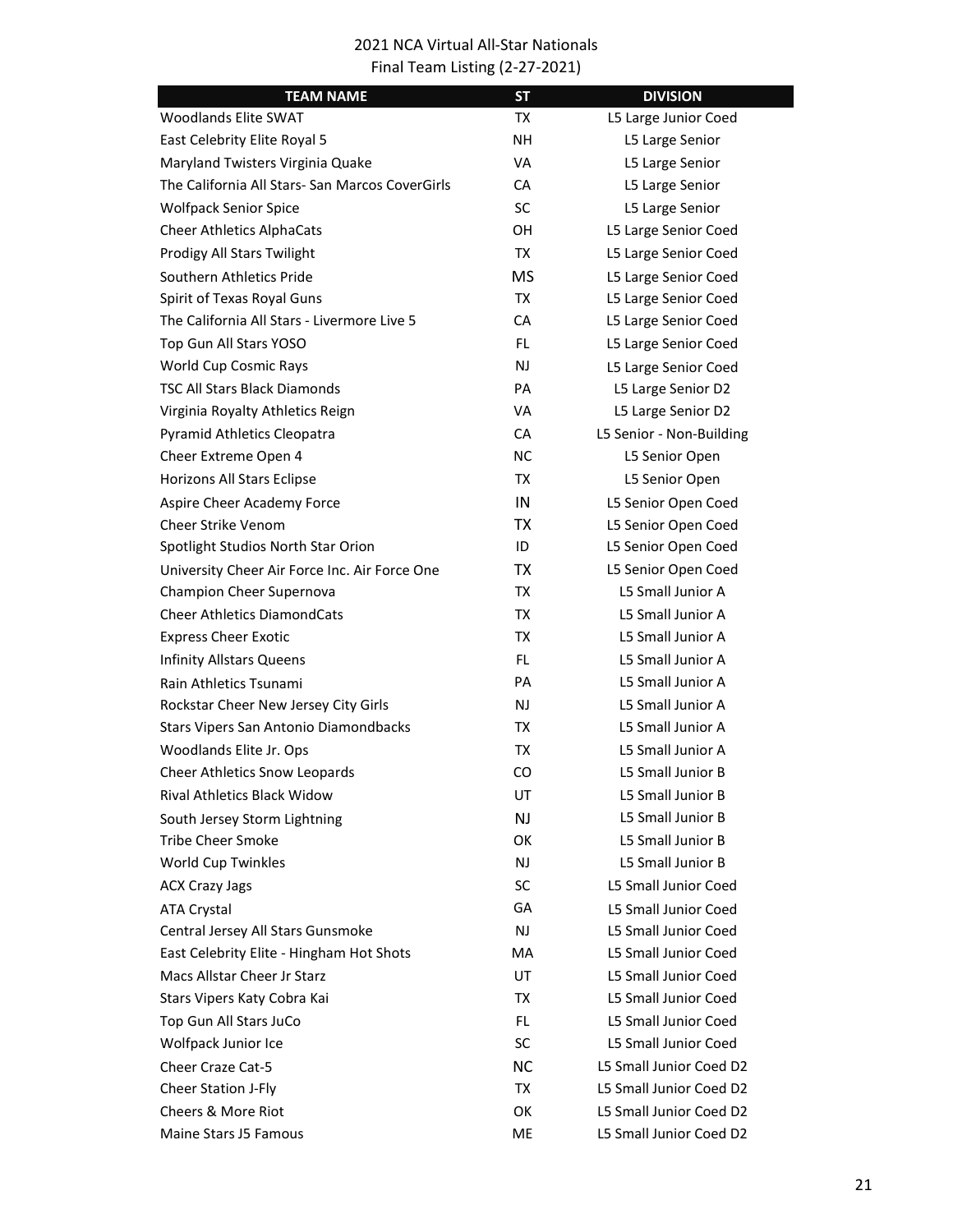| <b>TEAM NAME</b>                         | <b>ST</b> | <b>DIVISION</b>             |
|------------------------------------------|-----------|-----------------------------|
| Port City Athletics Phantom5             | ME.       | L5 Small Junior Coed D2     |
| <b>TSC All Stars Code Black</b>          | PA        | L5 Small Junior Coed D2     |
| Cheers & More Reign                      | ОΚ        | L5 Small Junior D2          |
| Horizons All Stars Epic5                 | TX        | L5 Small Junior D2          |
| Outlaw Cheer Company Lady Law            | TX        | L5 Small Junior D2          |
| San Antonio Spirit Team Silver           | TX        | L5 Small Junior D2          |
| Cheer Athletics Indigo Girls             | MO.       | <b>L5 Small Senior</b>      |
| <b>Cheer Factor Xfactor</b>              | <b>MA</b> | <b>L5 Small Senior</b>      |
| CheerVille Athletics Queen of Hearts     | ΤN        | <b>L5 Small Senior</b>      |
| Elite Cheer Odyssey                      | <b>NE</b> | <b>L5 Small Senior</b>      |
| Louisiana Spirit Savage                  | LA        | L5 Small Senior             |
| New Jersey Spirit Explosion X5           | NJ.       | <b>L5 Small Senior</b>      |
| Pacific Coast Magic - Irvine Miss Twist  | <b>CA</b> | <b>L5 Small Senior</b>      |
| SCV All Stars Senior Steel               | CA        | <b>L5 Small Senior</b>      |
| Spirit Xtreme Lady X                     | TX        | <b>L5 Small Senior</b>      |
| The California All Stars - Ontario Shade | <b>CA</b> | <b>L5 Small Senior</b>      |
| The Stingray All Stars Black Diamond     | GA        | <b>L5 Small Senior</b>      |
| <b>All-Star Revolution Justice</b>       | TX        | <b>L5 Small Senior Coed</b> |
| <b>Cheer Athletics Pumas</b>             | TX        | <b>L5 Small Senior Coed</b> |
| <b>Cheer Athletics ReignCats</b>         | NС        | <b>L5 Small Senior Coed</b> |
| <b>Excite Gym and Cheer Energy</b>       | TX        | <b>L5 Small Senior Coed</b> |
| <b>Fusion All Stars Fury</b>             | UT        | <b>L5 Small Senior Coed</b> |
| GymTyme Illinois Twist                   | IL.       | <b>L5 Small Senior Coed</b> |
| Hawaii All-Stars Hi-5                    | HI        | <b>L5 Small Senior Coed</b> |
| <b>OC All Stars Smoke</b>                | CA        | <b>L5 Small Senior Coed</b> |
| Rockstar Cheer Atlanta The Who           | GA        | L5 Small Senior Coed        |
| Stars Vipers San Antonio Royal Cobras    | TX        | <b>L5 Small Senior Coed</b> |
| Tribe Cheer Chiefs                       | ОΚ        | L5 Small Senior Coed        |
| Twist & Shout Tulsa Rev5                 | ОΚ        | <b>L5 Small Senior Coed</b> |
| All 4 Cheer 5 Alarm                      | TX        | L5 Small Senior Coed D2     |
| Cheer-riffic Techniques Falcon 5         | TX        | L5 Small Senior Coed D2     |
| Georgia All Stars Notorious              | GA        | L5 Small Senior Coed D2     |
| ICT Cheer Legacy Voodoo                  | KS.       | L5 Small Senior Coed D2     |
| Island Elite Tsunami 5-0                 | HI        | L5 Small Senior Coed D2     |
| Kinetic All Star Cheer Rage              | CO        | L5 Small Senior Coed D2     |
| Modern American Cheer Shade              | TX        | L5 Small Senior Coed D2     |
| Quest Athletics Black Ops                | NY.       | L5 Small Senior Coed D2     |
| US Cheer Rebels Recon Rebels             | NJ.       | L5 Small Senior Coed D2     |
| Valley All-Stars Wildstars               | TX        | L5 Small Senior Coed D2     |
| Vegas Empire Athletics Vengeance         | NV.       | L5 Small Senior Coed D2     |
| World Class Athletics PCB White Diamonds | FL.       | L5 Small Senior Coed D2     |
| <b>Extreme All Stars X5</b>              | FL.       | L5 Small Senior D2          |
| <b>GU Shamrocks Lady Luck</b>            | IN        | L5 Small Senior D2          |
| <b>Island Allstars 5nipers</b>           | FL.       | L5 Small Senior D2          |
| Luxe Cheer Throne5                       | OK        | L5 Small Senior D2          |
| Midwest Express Cheer Pink Diamonds      | KS.       | L5 Small Senior D2          |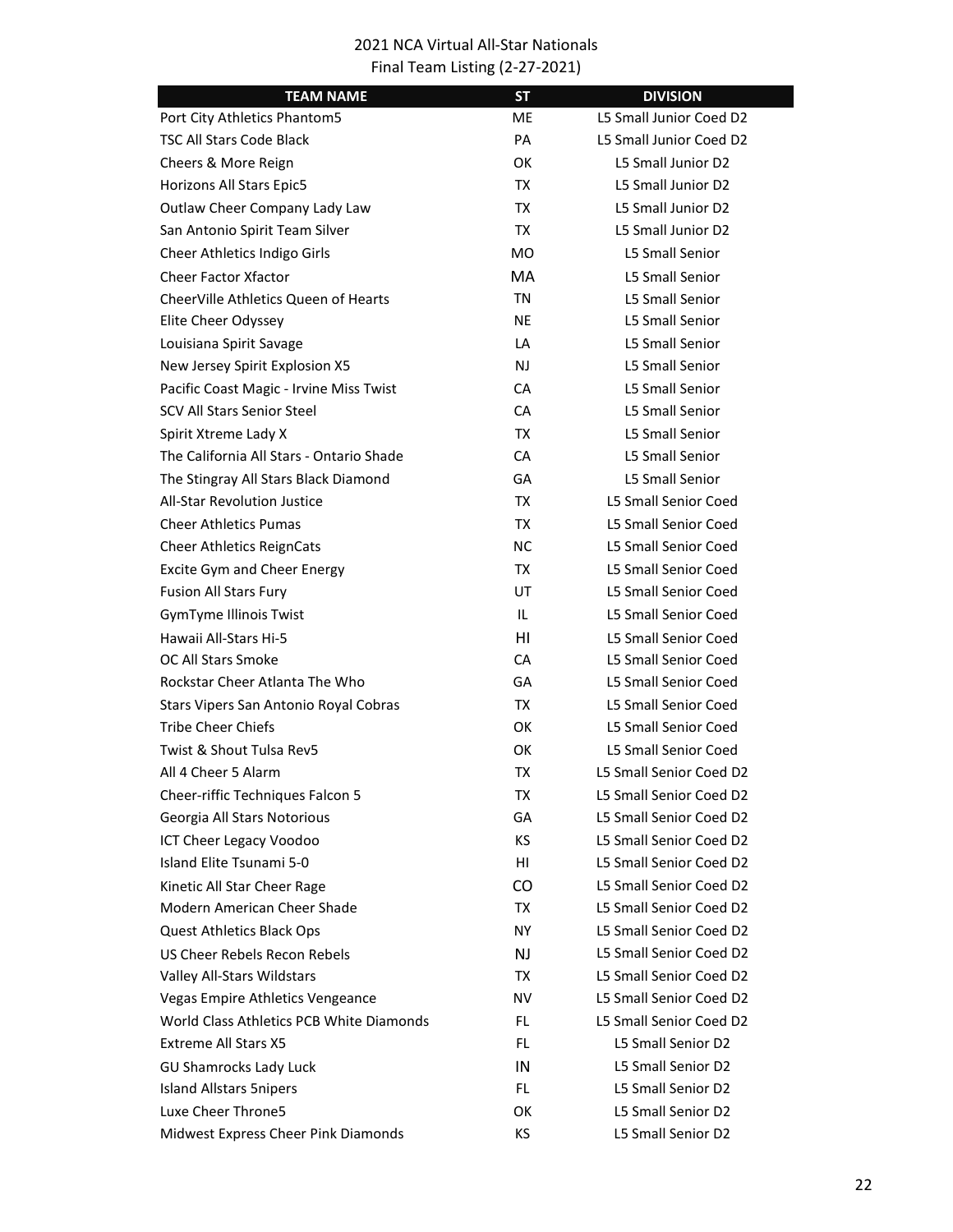| <b>TEAM NAME</b>                             | <b>ST</b> | <b>DIVISION</b>                    |
|----------------------------------------------|-----------|------------------------------------|
| SoCo Intensity Inspire                       | OK        | L5 Small Senior D2                 |
| Valley Cheer Elite Lady Phoenix              | TX        | L5 Small Senior D2                 |
| <b>Cheer Extreme Youth Elite</b>             | NC.       | L5 Youth                           |
| <b>ICE Winter</b>                            | IL        | L6 Exhibition                      |
| <b>Cheer Athletics Ladycats</b>              | TX        | L6 International Global            |
| The Stingray All Stars Cobalt                | GA        | L6 International Global            |
| Arizona Element Elite Vibranium              | AZ        | L6 International Global Coed       |
| <b>Cheer Athletics Crewcats</b>              | TX        | L6 International Global Coed       |
| <b>Cheers &amp; More Reaction</b>            | <b>OK</b> | L6 International Global Coed       |
| Top Gun All Stars GLOC                       | FL.       | L6 International Global Coed       |
| Tribe Cheer VooDoo                           | 0K        | L6 International Global Coed       |
| Cheer Central Suns Midnight                  | CO.       | 16 International Open              |
| Cheers & More Lady Respect                   | OK        | L6 International Open              |
| <b>FAME All Stars Super Seniors</b>          | VA        | L6 International Open              |
| Rockstar Cheer Carolina Metallica            | SC        | L6 International Open              |
| Rockstar Cheer Pittsburgh Supermodels        | PA        | L6 International Open              |
| The Stingray All Stars Lavender              | GA        | L6 International Open              |
| Arizona Element Elite Platinum               | AZ        | L6 International Open - NT         |
| <b>Cheer Athletics Black Diamond Cats</b>    | CO.       | L6 International Open - NT         |
| <b>Cheer Athletics FloraCats</b>             | OН        | L6 International Open - NT         |
| <b>Cheer Athletics QueenCats</b>             | NC.       | L6 International Open - NT         |
| <b>Cheer Athletics Scratch6</b>              | TX        | L6 International Open - NT         |
| Cheer Central Suns Lady Aurora               | CO.       | L6 International Open - NT         |
| Cheer Extreme Lady Lux                       | NС        | L6 International Open - NT         |
| <b>Cheer Factor Xclusive</b>                 | MA        | L6 International Open - NT         |
| <b>ICE Luna</b>                              | MI        | L6 International Open - NT         |
| ICE Pittsburgh Tempest                       | <b>PA</b> | L6 International Open - NT         |
| NJ Premier All Stars Notorious               | NJ        | L6 International Open - NT         |
| Rockstar Cheer AC/DC                         | SC        | L6 International Open - NT         |
| Spirit Too Lady Legends                      | <b>CT</b> | L6 International Open - NT         |
| The California All Stars- San Marcos Sparkle | CA        | L6 International Open - NT         |
| Woodlands Elite G I Janes                    | TX        | L6 International Open - NT         |
| World Cup Omni                               | <b>NJ</b> | L6 International Open - NT         |
| <b>Cheer Athletics RoyalCats</b>             | NC.       | L6 International Open Coed - Large |
| Cheer Extreme - Raleigh XKO Knockout         | NC.       | L6 International Open Coed - Large |
| Rockstar Cheer Rolling Stones                | <b>SC</b> | L6 International Open Coed - Large |
| Stars Vipers San Antonio Anacondas           | TX        | L6 International Open Coed - Large |
| Top Gun All Stars Double O                   | FL.       | L6 International Open Coed - Large |
| Bay State All Stars Suns                     | MA        | L6 International Open Coed - NT    |
| Cheer Athletics Kryptonite                   | TX        | L6 International Open Coed - NT    |
| <b>Cheer Athletics Navy Cats</b>             | <b>MO</b> | L6 International Open Coed - NT    |
| <b>Cheer Athletics Phantomcats</b>           | TX        | L6 International Open Coed - NT    |
| Cheer Extreme - Raleigh Code Black           | NC.       | L6 International Open Coed - NT    |
| Diamonds All Stars Showtime                  | <b>TN</b> | L6 International Open Coed - NT    |
| East Celebrity Elite Swat                    | NH        | L6 International Open Coed - NT    |
| Infinity Allstars Legacy                     | FL        | L6 International Open Coed - NT    |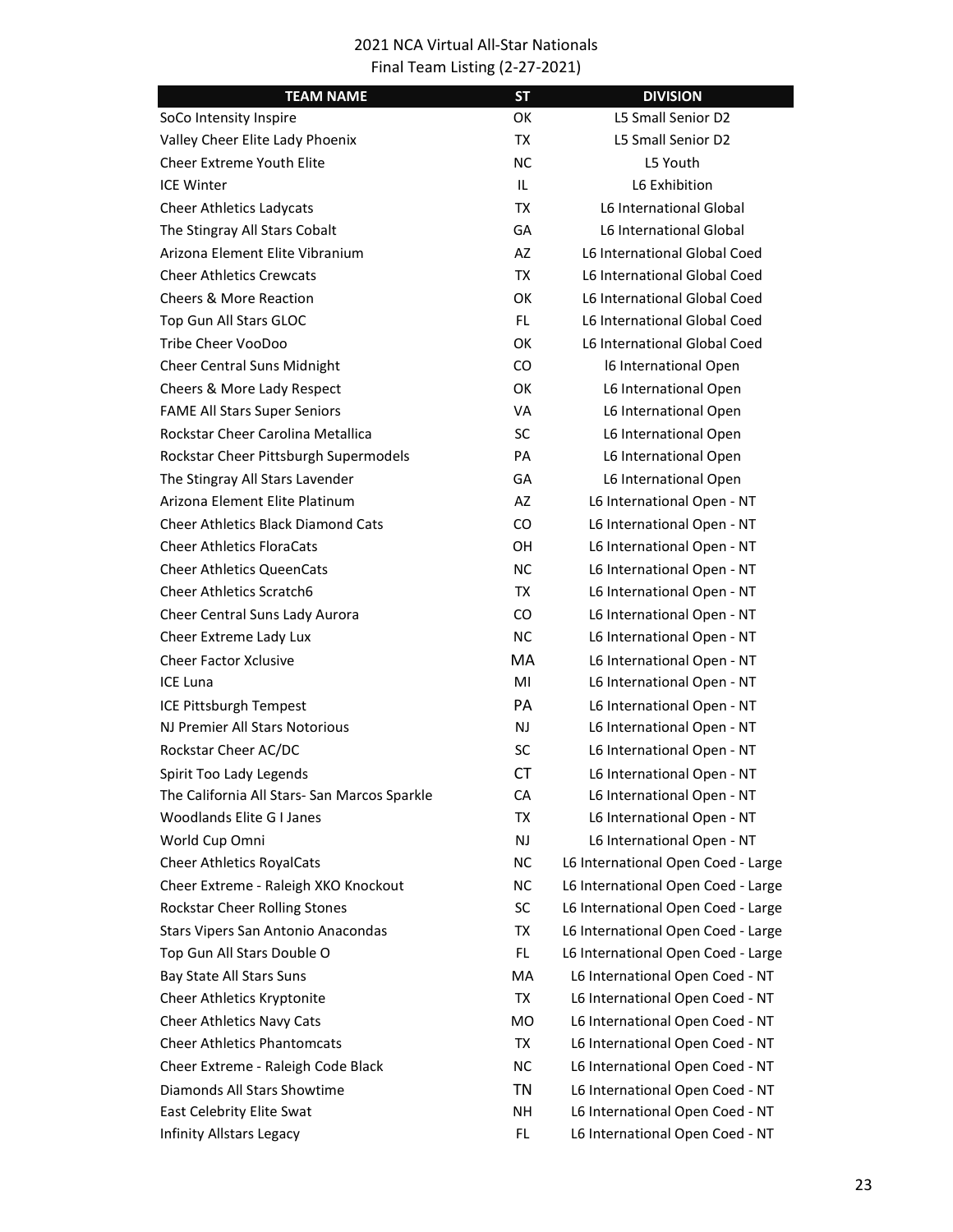| <b>TEAM NAME</b>                                  | <b>ST</b> | <b>DIVISION</b>                    |
|---------------------------------------------------|-----------|------------------------------------|
| Louisiana Cheer Force Slate                       | LA        | L6 International Open Coed - NT    |
| Rockstar Cheer New Jersey Jagged Edge             | <b>NJ</b> | L6 International Open Coed - NT    |
| Rockstar Cheer Pittsburgh Legends                 | PA        | L6 International Open Coed - NT    |
| Top Gun All Stars Stealth                         | <b>AZ</b> | L6 International Open Coed - NT    |
| Top Gun All Stars UF0                             | FL.       | L6 International Open Coed - NT    |
| <b>Tribe Cheer Tomahawks</b>                      | OK        | L6 International Open Coed - NT    |
| Twist & Shout Tulsa Adam & Eve                    | ОΚ        | L6 International Open Coed - NT    |
| US Cheer Rebels Revive Rebels                     | <b>NJ</b> | L6 International Open Coed - NT    |
| <b>Woodlands Elite Recon</b>                      | ТX        | L6 International Open Coed - NT    |
| <b>All-Star Revolution Freedom</b>                | ТX        | L6 International Open Coed - Small |
| <b>Brandon All-Stars Rouge</b>                    | FL.       | L6 International Open Coed - Small |
| <b>Cheer Athletics Swooshcats</b>                 | ТX        | L6 International Open Coed - Small |
| Cheer Extreme - Raleigh Cougar Coed               | <b>NC</b> | L6 International Open Coed - Small |
| Indiana Ultimate Insanity                         | IN        | L6 International Open Coed - Small |
| <b>Infinity Allstars Royals</b>                   | FL.       | L6 International Open Coed - Small |
| Prodigy All Stars Blacklight                      | ТX        | L6 International Open Coed - Small |
| San Antonio Spirit Team Smoke                     | ТX        | L6 International Open Coed - Small |
| The California All Stars - Livermore Ghost Recon  | CA        | L6 International Open Coed - Small |
| Top Gun All Stars Revelation                      | FL.       | L6 International Open Coed - Small |
| Woodlands Elite Seal Team 6                       | ТX        | L6 International Open Coed - Small |
| <b>Cheer Athletics Jags</b>                       | TX        | L6 Junior Coed - Large             |
| East Celebrity Elite J-WOW                        | <b>NH</b> | L6 Junior Coed - Large             |
| The Stingray All Stars Green                      | GA        | L6 Junior Coed - Large             |
| <b>Cheer Athletics Junior Royalty</b>             | <b>NC</b> | L6 Junior Coed - Small             |
| CheerVille Athletics Vendetta                     | ΤN        | L6 Junior Coed - Small             |
| GymTyme Illinois Karma                            | IL        | L6 Junior Coed - Small             |
| Platinum Athletics JPAC                           | NY.       | L6 Junior Coed - Small             |
| Prodigy All Stars Moonlight                       | ТX        | L6 Junior Coed - Small             |
| The California All Stars- San Marcos Junior Mafia | CA        | L6 Junior Coed - Small             |
| <b>Twist &amp; Shout Tulsa Descendants</b>        | ОΚ        | L6 Junior Coed - Small             |
| <b>Woodlands Elite Colonels</b>                   | ТX        | L6 Junior Coed - Small             |
| <b>Cheer Athletics Cheetahs</b>                   | TX        | L6 Large Coed                      |
| The Stingray All Stars Steel                      | GA        | L6 Large Coed                      |
| Top Gun All Stars TGLC                            | FL.       | L6 Large Coed                      |
| Louisiana Cheer Force Smoke                       | LA        | L6 Large Junior                    |
| <b>World Cup Starlites</b>                        | NJ        | L6 Large Junior                    |
| <b>Cheer Athletics Panthers</b>                   | TX        | L6 Large Senior                    |
| <b>Cheer Extreme Senior Elite</b>                 | <b>NC</b> | L6 Large Senior                    |
| The Stingray All Stars Orange                     | GA        | L6 Large Senior                    |
| World Cup Shooting Stars                          | NJ        | L6 Large Senior                    |
| <b>ACE Cheer Company Warriors</b>                 | AL        | L6 Medium Coed                     |
| Cheer Extreme - Raleigh SMOEX                     | <b>NC</b> | L6 Medium Coed                     |
| East Celebrity Elite - Hingham Black Diamonds     | MA        | L6 Medium Coed                     |
| Spirit of Texas Royalty                           | TX        | L6 Medium Coed                     |
| The California All Stars - Livermore Black Ops    | CA        | L6 Medium Coed                     |
| Woodlands Elite Black Ops                         | TX        | L6 Medium Coed                     |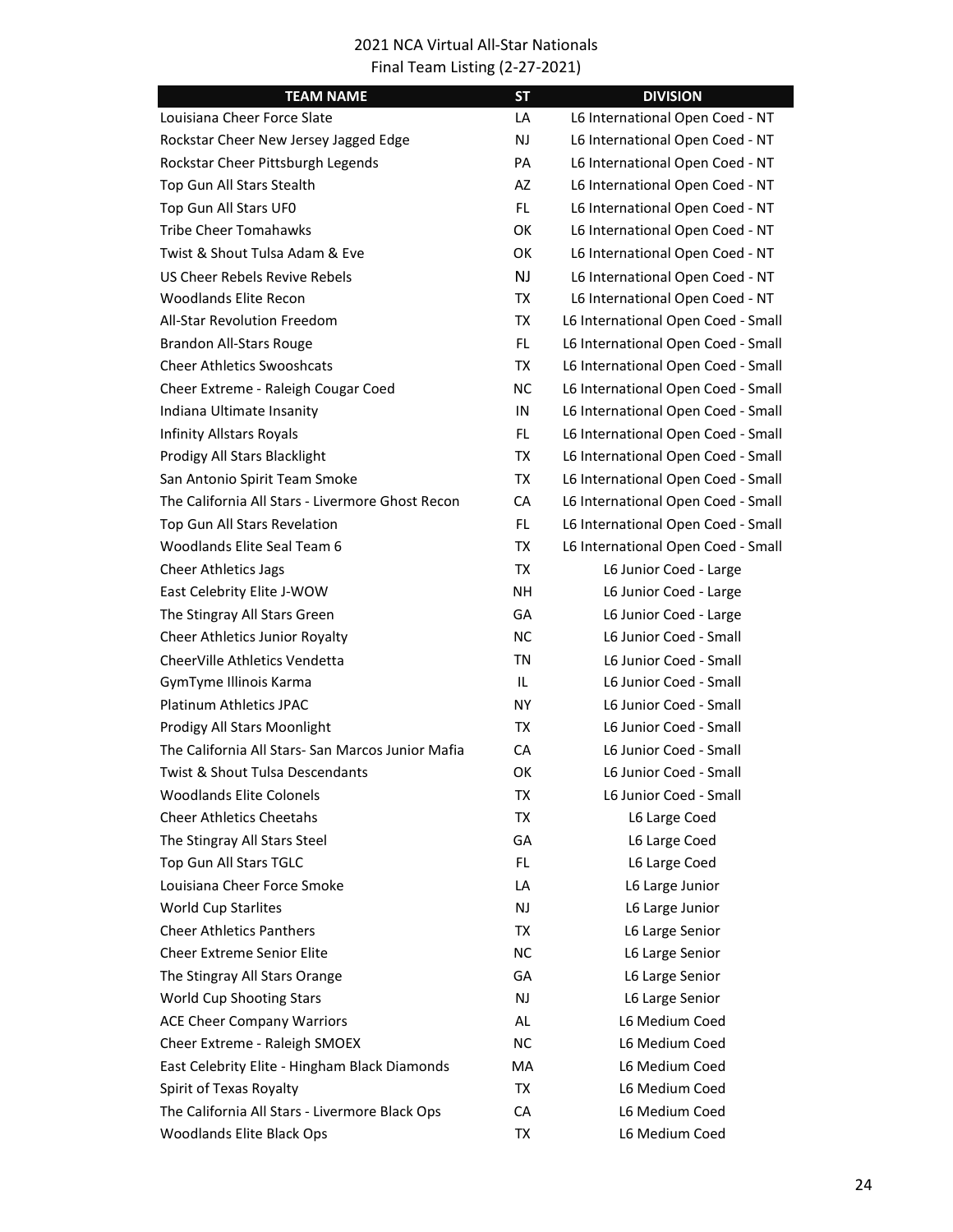| <b>TEAM NAME</b>                               | <b>ST</b> | <b>DIVISION</b>             |
|------------------------------------------------|-----------|-----------------------------|
| East Celebrity Elite Bombshells                | NΗ        | L6 Medium Senior            |
| <b>Maryland Twisters F5</b>                    | MD        | L6 Medium Senior            |
| <b>Platinum Athletics PAC5</b>                 | <b>NY</b> | L6 Medium Senior            |
| Spirit of Texas A-Team                         | TX        | L6 Medium Senior            |
| The Stingray All Stars Peach                   | GA        | L6 Medium Senior            |
| Top Gun All Stars Lady Jags                    | FL.       | L6 Medium Senior            |
| <b>Woodlands Elite Generals</b>                | TX        | L6 Medium Senior            |
| World Cup Suns                                 | NJ        | L6 Medium Senior            |
| Bay State All Stars Surge                      | MA        | L6 Senior Coed Open - Large |
| <b>Cheer Athletics Wildcats</b>                | TX        | L6 Senior Coed Open - Large |
| <b>Cheer Eclipse Comets</b>                    | КS        | L6 Senior Coed Open - Large |
| Core Athletix Black Diamonds                   | NY.       | L6 Senior Coed Open - Large |
| Platinum Athletics PAC SoCo6                   | NY.       | L6 Senior Coed Open - Large |
| The California All Stars- San Marcos Cali Coed | CA        | L6 Senior Coed Open - Large |
| CheerVille Athletics Anarchy                   | ΤN        | L6 Senior Coed Open - Small |
| Element All Stars Onyx                         | ME.       | L6 Senior Coed Open - Small |
| <b>Empire Athletics Supremacy</b>              | <b>AL</b> | L6 Senior Coed Open - Small |
| Florida Top Dog All Stars Rain                 | <b>FL</b> | L6 Senior Coed Open - Small |
| GymTyme Illinois Smoke                         | IL        | L6 Senior Coed Open - Small |
| <b>Rockstar Cheer Beatles</b>                  | <b>SC</b> | L6 Senior Coed Open - Small |
| Rockstar Cheer New Jersey Naughty by Nature    | NJ        | L6 Senior Coed Open - Small |
| The Stingray All Stars Electric                | GA        | L6 Senior Coed Open - Small |
| Top Gun All Stars Angels                       | FL.       | L6 Senior Coed Open - Small |
| Top Gun All Stars TGOC                         | AZ        | L6 Senior Coed Open - Small |
| <b>Tribe Athletics Warriors</b>                | IA        | L6 Senior Coed Open - Small |
| Tumble Queen Snap 6                            | TX        | L6 Senior Coed Open - Small |
| Twist & Shout Norman Exodus                    | ОΚ        | L6 Senior Coed Open - Small |
| <b>Upper Merion All Stars Midnight</b>         | PA        | L6 Senior Coed Open - Small |
| <b>Woodlands Elite Gunsmoke</b>                | TX        | L6 Senior Coed Open - Small |
| Central Jersey All Stars Bombshells            | NJ        | L6 Senior Open              |
| <b>Champion Cheer Heat</b>                     | ТX        | L6 Senior Open              |
| <b>ICE Weather Girls</b>                       | IN        | L6 Senior Open              |
| Spirit of Texas Lady Reign                     | TX        | L6 Senior Open              |
| Stars Vipers San Antonio Miss Hiss             | TX        | L6 Senior Open              |
| The Stingray All Stars Apple                   | GA        | L6 Senior Open              |
| <b>Brandon All-Stars Senior Black</b>          | FL.       | L6 Small Coed               |
| <b>Cheer Extreme Coed Elite</b>                | NС        | L6 Small Coed               |
| <b>ICE Eclipse</b>                             | MI        | L6 Small Coed               |
| Macs Allstar Cheer Obsession                   | UT        | L6 Small Coed               |
| Macs Allstar Cheer Sr Starz                    | UT        | L6 Small Coed               |
| Prodigy All Stars Midnight                     | TX        | L6 Small Coed               |
| The California All Stars - Camarillo Smoed     | CA        | L6 Small Coed               |
| <b>Twist &amp; Shout Edmond Revelation</b>     | ОK        | L6 Small Coed               |
| World Cup Odyssey                              | NJ        | L6 Small Coed               |
| Cheer Factor Junior X                          | MA.       | L6 Small Junior             |
| <b>ICE Frost</b>                               | IL        | L6 Small Junior             |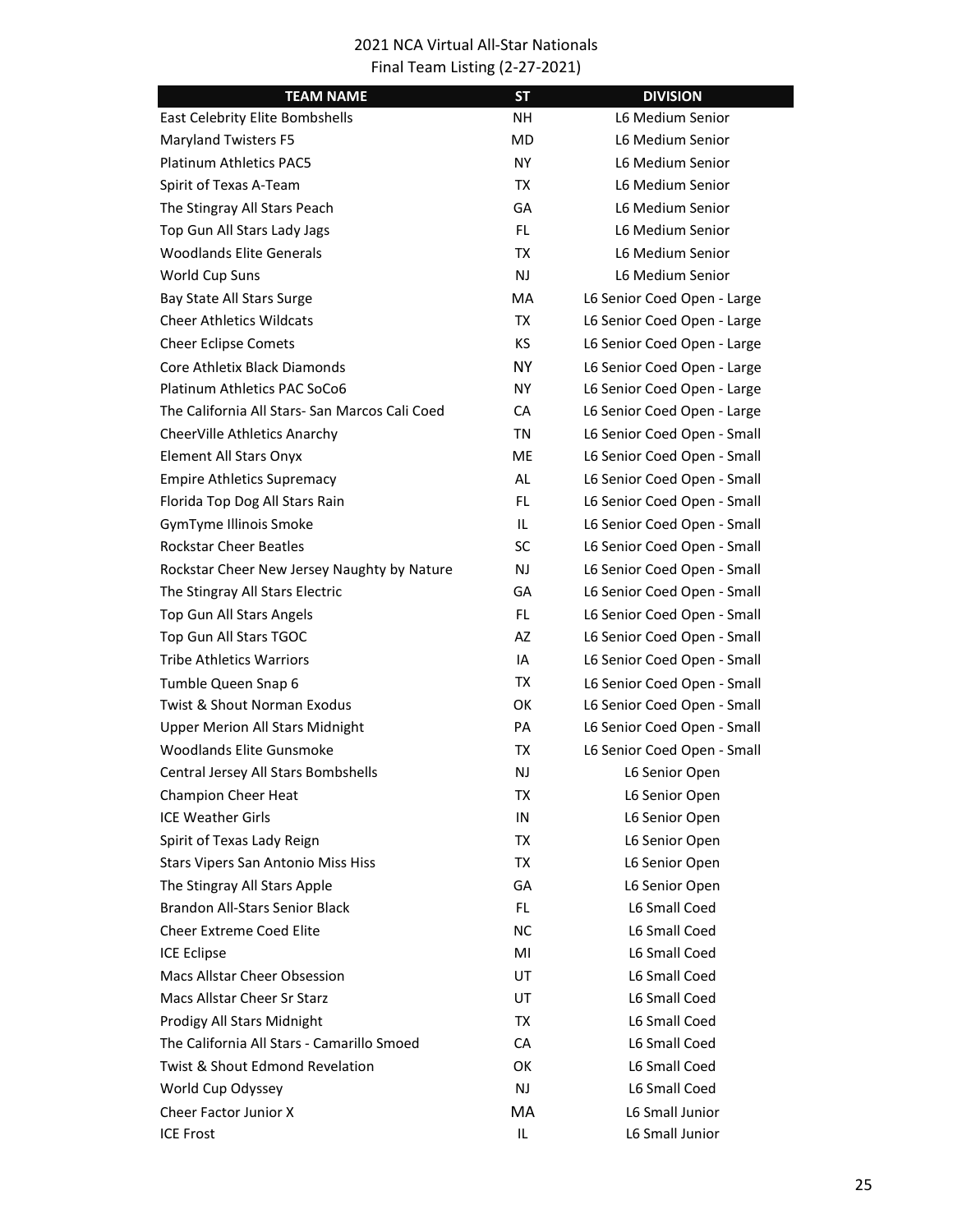| <b>TEAM NAME</b>                                  | <b>ST</b> | <b>DIVISION</b>           |
|---------------------------------------------------|-----------|---------------------------|
| <b>Maryland Twisters Supercells</b>               | MD.       | L6 Small Junior           |
| Spirit of Texas Junior Royals                     | TX        | L6 Small Junior           |
| Cheer Extreme - Raleigh SSX                       | NC.       | L6 Small Senior           |
| Cheer Xpress Lady X                               | <b>NE</b> | L6 Small Senior           |
| <b>Fusion All Stars Inferno</b>                   | UT        | L6 Small Senior           |
| <b>ICE Lady Lightning</b>                         | IL.       | L6 Small Senior           |
| <b>KC Cheer Fearless</b>                          | КS        | <b>L6 Small Senior</b>    |
| New Jersey Spirit Explosion FAB5                  | NJ        | <b>L6 Small Senior</b>    |
| Rain Athletics Aqua                               | PA        | L6 Small Senior           |
| The California All Stars- San Marcos Lady Bullets | CA        | L6 Small Senior           |
| ACX Kat Daddies                                   | <b>SC</b> | L6 XS Coed                |
| Central Jersey All Stars Team Gunz                | NJ        | L6 XS Coed                |
| <b>Cheer Athletics OnyxCats</b>                   | TX        | L6 XS Coed                |
| <b>Empire Athletics Generals</b>                  | OR.       | L6 XS Coed                |
| Gem City Jags Senior Coed                         | ОH        | L6 XS Coed                |
| GymTyme Illinois Fever                            | IL        | L6 XS Coed                |
| <b>ICE Thunder</b>                                | IL        | L6 XS Coed                |
| Louisiana Cheer Force Gold                        | LA        | L6 XS Coed                |
| Macs Allstar Cheer Code X                         | UT        | L6 XS Coed                |
| Maine Stars Glory                                 | ME.       | L6 XS Coed                |
| Rain Athletics Downpour                           | PA        | L6 XS Coed                |
| Rockstar Cheer Rhode Island Bad Company           | RI        | L6 XS Coed                |
| The California All Stars - Ontario Blue Crew      | CA        | L6 XS Coed                |
| The Stingray Allstars Star                        | VA        | L6 XS Coed                |
| <b>Twist &amp; Shout Tulsa Diamonds</b>           | ОΚ        | L6 XS Coed                |
| World Class Athletics PCB Black Diamonds          | FL.       | L6 XS Coed                |
| ATA Atomic                                        | GA        | <b>L6 XS Small Senior</b> |
| Champion Cheer Lady Light                         | TX        | L6 XS Small Senior        |
| <b>Cheer Athletics Soul Sisters</b>               | МO        | L6 XS Small Senior        |
| Cheer Central Suns Lady Suns                      | CO        | <b>L6 XS Small Senior</b> |
| Cheer Florida All Stars Sea Warriors              | FL        | L6 XS Small Senior        |
| East Celebrity Elite Bomb Squad                   | NΗ        | <b>L6 XS Small Senior</b> |
| <b>Elite Cheer Stars</b>                          | <b>NE</b> | L6 XS Small Senior        |
| <b>Express Cheer Exalted</b>                      | TX        | L6 XS Small Senior        |
| Fusion All Stars Bomb Squad                       | UT        | L6 XS Small Senior        |
| ICE Golden Girls                                  | IN        | L6 XS Small Senior        |
| Inspire Athletics Icons                           | NC.       | L6 XS Small Senior        |
| Luxe Cheer Lady Legends                           | OK        | L6 XS Small Senior        |
| Pacific Coast Magic - Irvine Fearless             | CA        | L6 XS Small Senior        |
| Pennsylvania Elite Cheerleading Guardians         | PA        | L6 XS Small Senior        |
| South Jersey Storm Lady Reign                     | NJ        | L6 XS Small Senior        |
| <b>Stars Vipers Katy Al6atraz</b>                 | TX        | L6 XS Small Senior        |
| The California All Stars - Mesa Vixens            | AZ        | L6 XS Small Senior        |
| Twist & Shout Edmond Obsession                    | ОΚ        | L6 XS Small Senior        |
| <b>Upper Merion All Stars Crush</b>               | PA        | L6 XS Small Senior        |
| Zone Cheer Lady Liberty                           | FL.       | L6 XS Small Senior        |